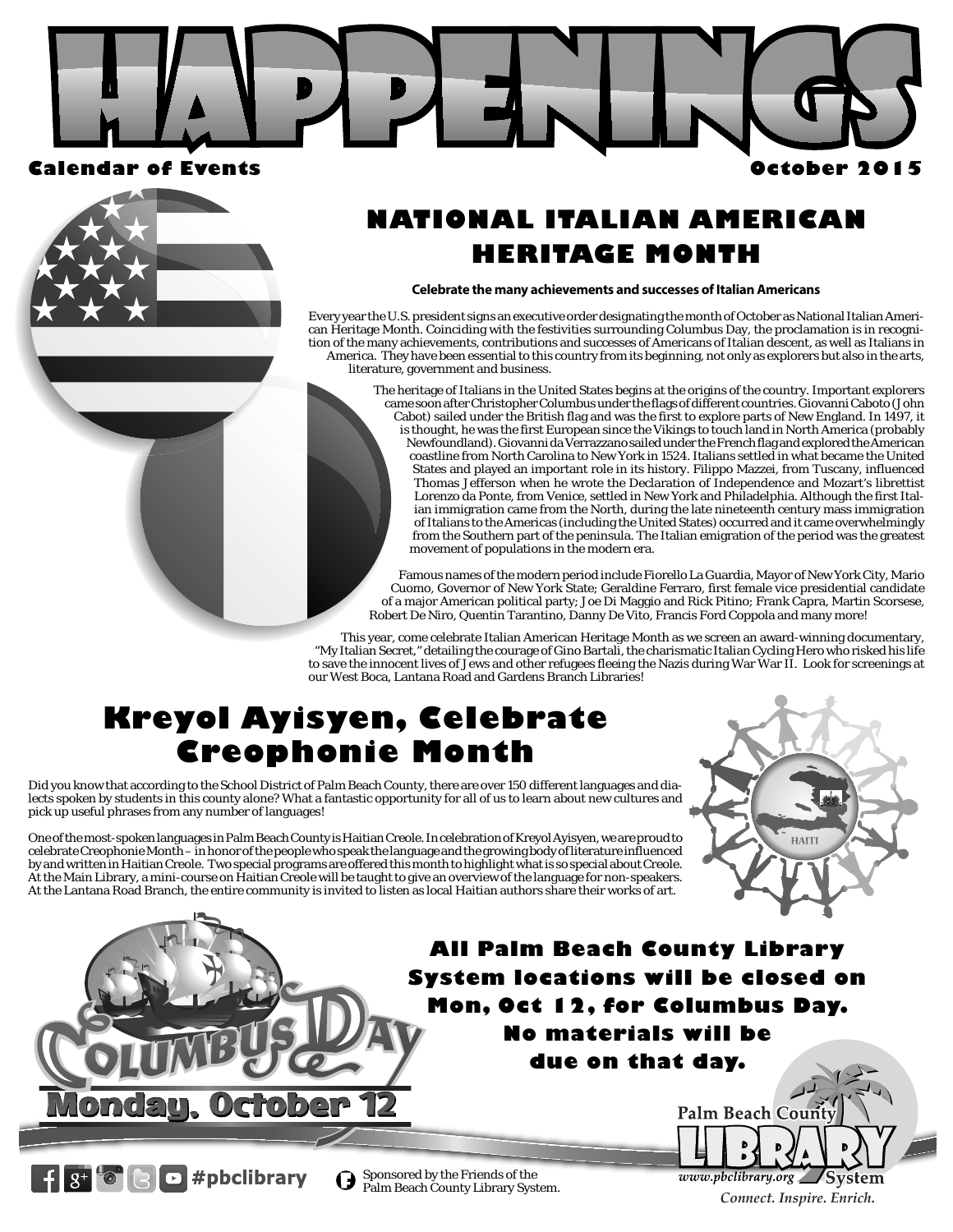**ACREAGE BRANCH**

15801 Orange Boulevard, Loxahatchee 33470 Phone: 681-4100

### **ADULT**

#### **Sat, Oct 03, 2:00 pm Acoustic Java Jam**

Experience a caffeinated collection of local talent or bring your acoustic instruments and jam out while

enjoying a hot cup of java. All ages. (2 hr.)

#### **Wed, Oct 07, 7:00 pm Finger Painting Fun**

Have you wanted to try painting but don't know where to start? Finger painting is one way to find your creativity. Please bring an old apron or wear old clothes. Ages 18 & up. (60 min.) Preregister.

### **Thu, Oct 08, 3:00 pm**

#### **Researching Your Family Tree Online**

Do you know how to find your roots? Library staff will demonstrate genealogical databases and websites of interest to family history researchers. (90 min.) Preregister.

## **Sat, Oct 10, 2:00 pm**

## **Board Game Day**

Enjoy a relaxing afternoon playing a variety of classic and contemporary board games. All ages. (2 hr.) Preregister.

#### **Tue, Oct 13 & 20, 5:00 pm**

#### **Sit 'n' Stitch**

Want to learn crochet fundamentals? Want to socialize while you work on your current project? Sit and stitch, meet new people, and share your ideas and knowledge with others who are just learning to crochet. Some materials provided. Ages 9 & up. (2 hr.)

#### **Sun, Oct 18, 2:30 pm Domingo, 18 de octubre, 2:30 pm Mariachi de Mi Tierra Mariachi de Mi Tierra**

Mariachi de Mi Tierra will perform traditional Mexican songs. (60 min.) Preregister.

Disfrute de canciones tradicionales mexicanas interpretadas por Mariachi de Mi Tierra. (60 min.) Se requiere registrarse.

## **Wed, Oct 21, 7:00 pm**

## **Card Gamers Club**

Yu-Gi-Oh!, Pokémon, Magic and more. If you like collectible card games, this is your place to be. Bring your deck, box, or binder, and come with a friend or make a new one. All ages. (90 min.) Preregister.

#### **Thu, Oct 22, 7:00 pm**

#### **Celebrating International Color Day: Color Your Way to Calm**

Relax, restore and rejuvenate as you color your way to calm with a mandala, an intricate circular design used for meditation and believed to promote unity and harmony. Materials provided. Ages 16 & up. (60 min.) Preregister.

| Mon, Oct 26, 6:30 pm |  |
|----------------------|--|
| <b>Chess Club</b>    |  |

All-level chess club for adults, teens and children interested in learning more about and practicing the game of kings. Ages  $\bar{6}$  & up. (90 min.) Preregister.

#### **Tue, Oct 27, 6:00 pm Boating Safety 101**

Are you considering buying a boat or want to brush up on your boating skills? Chris Abernethy, Public Education Officer with the U.S. Coast Guard Auxiliary, will discuss the fundamentals of safe and responsible boating. (60 min.) Preregister.

## **Wed, Oct 28, 7:00 pm**

## **Comic Book Night: Spooky Edition**

Comic book fans unite and chat about your favorite spooky graphic novels. (60 min.) Preregister.

## **CHILD**

O)

O

#### **Thu, Oct 01, 3:30 pm Cuéntame Un Cuento - Tell Me a Story with Carrie Sue Ayvar**

Flowing seamlessly between Spanish and English, Carrie Sue Ayvar chooses from her large repertoire of personal and traditional tales to connect people, languages and cultures through her stories. Join us for a bilingual exploration of Hispanic Heritage through the Art of Storytelling. The journey begins with the simple phrase, "Había una vez -- Once upon a time." All ages. (45 min.) Preregister.

#### **Fri, Oct 02, 4:00 pm Toddler Art Time**

Bring the little ones to this experiential art class designed just for your tiny artists. Dress to get messy. Ages 1-2. Space is limited. (35 min.) Preregister, beginning Mon, Sep 28.

#### **Sat, Oct 03, 10:30 am**

## **Become the Artist: Georgia O'Keeffe**

Observe closely as we learn about the ground-breaking life of the famous modernist painter and practice her techniques to make your own amazing artwork in a similar style. Dress to get messy. Ages 6 & up. Space is limited. (60 min.) Preregister.

#### **Tue, Oct 06, 4:00 pm Tween Crafternoon**

Take a homework break and work out your creative side with this fun session featuring Rubber Band Creations, Zentangle, and Paper Bead Necklaces. Bring your friends, or make some, and work on the crafts you want. Ages 9-17. (90 min.) Preregister.

#### **Wed, Oct 07, 4:00 pm American Girl: Josefina**

This Hispanic Heritage Month meet Josefina, a girl who loves to take care of the animals on her family's rancho, work in her flower garden, and make others feel better. Play games and make a craft to celebrate this kind, shy American Girl. Ages 6-12. (60 min.) Preregister.

#### **Sat, Oct 10, 2:30 pm Crafts for Kids**

Make a new craft and maybe a new friend at this relaxed family crafting event. Ages 3-7. (45 min.) Preregister.

#### **Wed, Oct 14, 2:30 pm For Real Fairy Tales: Say Olé**

Celebrate Hispanic Heritage Month by acting out fairy tales with a fun Caribbean flavor. Then dance to some island beats. Don't just listen, become a part of the stories! Ages 3-6. (45 min.) Preregister.

## **Wed, Oct 14, 7:00 pm**

**The Haunting of Hogwarts Castle** Play a life-sized game of Wizard Clue to uncover the mystery behind the strange happenings at Hogwarts Castle this Halloween. Snacks provided. Ages 10-17. Space is limited. (90 min.) Preregister.

### **Thu, Oct 15, 6:30 pm**

#### **Club Pokémon**

O

Bring your DS or Pokémon cards to battle, trade and make new friends or try your hand at a Pokécraft. Ages 6-12. (90 min.) Preregister.

## **Sat, Oct 17, 2:30 pm**

**LEGO® Builders Cinema** "The Black Cauldron." ©Walt Disney Pictures. (105 min.) Enjoy a spooky cartoon classic while you have fun building creative projects with friends or alone. Ages 5-12. Preregister. PG

#### **Tue, Oct 20, 4:00 pm**

**Origami: Unfolding Fun** Learn the art of Japanese paper folding with cool origami models for all skill levels. Ages 8 & up. (60 min.) Preregister.

## **Wed, Oct 21, 4:00 pm**

### **Acreage Explorers' Club: Mexico**

We're uncovering mysteries and wonders across the globe. Journey with us through interactive activities that explore the people, places, history, holidays, games and food of Mexico. Ages 6-12. (90 min.) Preregister.



#### Use our supplies to explore your creative side by making an artwork of your choosing while you listen to the first few chapters of some favorite creepy chapter books. Dress to get messy. Ages 8-12. (60 min.) Preregister.

## **Wed, Oct 28, 3:30 pm**

#### **Musical Toddlers & Tykes**

Do you love our story time songs? Join a jam session with all our favorites and lots of instruments for you to play along and keep the music going. Ages 0-4. (30 min.) Preregister.

Ō

O

O

O

 $\mathbf \Omega$ 

### **Sat, Oct 31, 11:15 am Book Life Presents:**

#### **Tiny Tots Trick or Treat Story Time**

Costumes encouraged, stories, songs, games, crafts and snacks.

#### **TEEN**

| Sat, Oct 03, 2:30 pm     | Q |
|--------------------------|---|
| <b>Lip Sync Battles!</b> |   |

Get ready for musical chaos as we show off our showmanship and pretend to sing along to your favorite song while enjoying some sweet snacks. Ages 12-17. (2 hr.) Preregister.

#### Q **Thu, Oct 08, 6:30 pm Gamerz Nite**

#### Join a game of mafia, Uno or Yu-Gi-Oh!, play Smash Bros., Mario Kart or Just Dance, or try a new board game or card game. Snacks provided. Ages 12-17. (2 hr.) Preregister.

#### O **Tue, Oct 13, 6:30 pm**

#### **Pizza Chat**

 $\bullet$ 

Bring a book, comic, short story, fanfic or manga you're reading. Chat with the group about it while enjoying pizza and drinks. Ages 12-17. (90 min.) Preregister.

#### **Tue, Oct 20, 6:30 pm**

## **Acting Up**

Come hungry for drama, laughs and pizza as we play cheesy theater games and work on basic acting skills. Ages 12-17. (90 min.) Preregister.

#### **Thu, Oct 22, 7:00 pm Anime Otaku Club**

Hang out, watch anime, and eat snacks while you talk with friends about all the coolest stuff from Japan. Ages 12-17. (90 min.) Preregister.

#### O **Thu, Oct 29, 7:00 pm Book Life Presents: Frankenstein Film Festival:**

**Monster Movie Mania**  "Monster Squad." ©Paramount Pictures. (82 min.) Costumes encouraged, snacks provided. PG-13

## **BELLE GLADE BRANCH**

725 NW 4th Street, Belle Glade 33430 Phone: 996-3453

#### **ADULT**

#### **Thu, Oct 01, 2:00 pm**

**Banned Books Week: Books Made into Movies** "Their Eyes Were Watching God." ©Walt Disney Studios. (150 min.) Not rated.

## **Tuesdays, 2:00 pm**

**Book-a-Librarian** Personal attention, hands-on session tailored for you. Tell us what you need-a personal computer trainer or guidance on researching a topic. Call to make an appointment. (60 min.)

O





Ō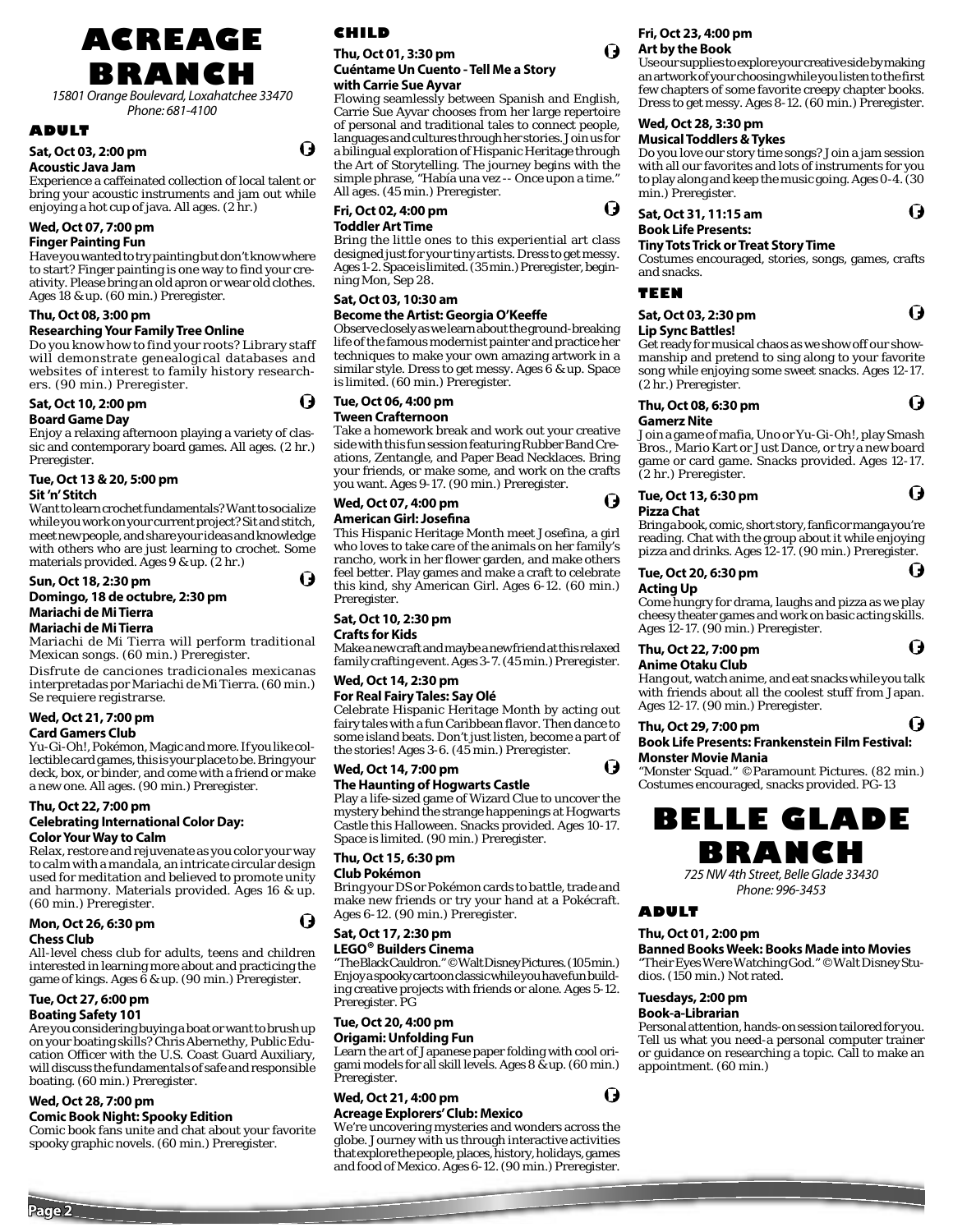#### **Sat, Oct 10, 10:00 am Making Something from Something**

Have an old pair of pants or shorts laying about? Want a new purse to use? We are making purses out of old shorts or pants in this month's crafting program. Let us show you how it's done. Patrons must bring a pair of shorts or pants to use to make their purses. All other craft items will be provided. Space is limited. (90 min.) Preregister.

#### **Sat, Oct 10, 11:00 am**

#### **Sábado, 10 de octubre, 11:00 am Arturo Romay: Enchanting Melodies**

**Arturo Romay: Melodias Encantadoras**

Master guitarist Arturo Romay will delight us with music from Spain, the Caribbean and his native Venezuela. (60 min.) Preregister.

El maestro guitarrista Arturo Romay nos cautivará con música de España, el Caribe, y su natal Venezuela. (60 min.) Se requiere registrarse.

### **CHILD**

## **Thu, Oct 01, 10:00 am**

#### **Cuéntame Un Cuento - Tell Me a Story with Carrie Sue Ayvar**

Flowing seamlessly between Spanish and English, Carrie Sue Ayvar chooses from her large repertoire of personal and traditional tales to connect people, languages and cultures through her stories. Join us for a bilingual exploration of Hispanic Heritage through the Art of Storytelling. The journey begins with the simple phrase, "Había una vez -- Once upon a time." All ages. (45 min.) Preregister.

**Sat, Oct 03 & 17, 10:30 am**

### **Sábado, 03 y 17 de octubre, 10:30 am Bilingual Family Story Times**

### **Hora De Cuentos Bilingües**

Fun stories, puppets and a film in Spanish for kids, moms and dads. Ages 4-8. (45 min.) Preregister.

Disfruta de cuentos divertidos, marionetas y una pelicula en español para toda la familia. (45 min.) Se requiere registrarse.

#### **Mon, Oct 05, 19 & 26, 10:30 am & 6:30 pm Family Story Times & Pajama Hour**

Fun stories, puppets and a film for kids, moms and dads. Ages 2-5. (30 min.) Preregister. 10/05: Counting. 10/19: Bugs. 10/26: Halloween.

#### **Wed, Oct 07, 3:00 pm Let's Get Crafty!**

Choose your craft from a variety of fun projects we have done during the year. Limited supplies of each. Ages 5-10. (45 min.) Preregister.

## **Sat, Oct 10, 2:30 pm**

#### **Cookie Decorating**

Listen to some fun stories and decorate a sugar cookie to take home. Dress to get messy. Ages 5-10. (45 min.) Preregister.

## **Wed, Oct 21, 3:00 pm**

**It's LEGO® Time**

Get creative and build with our LEGO® collection. Ages 5-10. (45 min.) Preregister.

#### **Sat, Oct 24, 3:00 pm**

#### **Book Life Presents: Halloween Crafts**  Celebrate the spookiest day of the year making crafts

and plenty of fun. (J

**Mon, Oct 26, 10:30 am Book Life Presents: Halloween Story Time** Enjoy stories and songs about Halloween. Ages 2-5.

## **Thu, Oct 29, 3:00 pm**

## **Halloween Fun**

Hear some great Halloween stories and make a fun craft. Treats provided. Ages 4-8. (45 min.) Preregister.

## **CLARENCE E. ANTHONY BRANCH**

375 S.W. 2nd Avenue, South Bay 33493 Phone: 992-8393

## **ADULT**

O

O

## **Sat, Oct 03, 17 & 31, 2:00 pm**

**Horror Movie Marathon**

- 10/03: "The Birds." ©Universal Pictures. (120 min.) PG-13
- 10/17: "Dark Shadows." ©Warner Bros. (113 min.) PG-13
- 10/31: "Dracula Untold." ©Universal Pictures. (92 min.) PG-13

#### **Mon, Oct 05, 19 & 26, 3:00 pm English Exchange**

Meet new friends and practice speaking English! Free informal conversation sessions. Participants should have basic English skills. Seating is limited. (2 hr.)

#### **Sat, Oct 10, 10:30 am Breast Cancer Awareness**

Dr. Gardner of Palm Beach Breast Institute will do a presentation on breast cancer awareness. Q-and-A to follow. Light refreshments. (90 min.)

#### **CHILD**

#### **Wed, Oct 28, 5:00 pm Book Life Presents: Teenie Halloweenie: 10-year Celebration**

Celebrate the spookiest day of the year with games, crafts and plenty of fun. Wear your costume to win a prize in the best costume contest. Refreshments will be served. (90 min.)

# **BRANCH**

11303 Campus Drive, Palm Beach Gardens 33410 Phone: 626-6133

## **ADULT**

U

O

#### **Fri, Oct 02, 2:00 pm Banned Books Week Book Discussion: "The Glass Castle"**

In recognition of Banned Books Week, join in a lively discussion of Jeannette Walls best-selling (and challenged) novel, "The Glass Castle." Learn about the reasons behind challenges and attempts to ban books including the one being discussed. (60 min.) Preregister.

#### **Thu, Oct 08, 15, 22 & 29, 2:30 pm Italian Cinema**

"The Best of Youth/Le Meglio Gioventu." ©Miramax. Multiple award-winning epic, originally serialized for Italian TV. Praised by critics as "beyond magnificent." (90 min.) Preregister. R

#### **Sun, Oct 11, 2:00 pm**

**Sunday Cinema**

"American Sniper." ©Warner Bros. (134 min.) R

## **Wed, Oct 14, 2:30 pm**

#### **Thu, Oct 15, 10:30 am eBook Assistance: One-on-One**

Call to book a time with staff and learn how to borrow eBooks from the library. Bring your library card and compatible eReader, laptop, tablet or mobile device. (30 min.) Preregister.

#### **Thu, Oct 15, 6:30 pm**

#### **Pier Pasolini & the Eternal City of Rome**

Pier Pasolini was a most distinguished Italian writer, film director, poet, journalist and intellectual. Marianna De Tollis, instructor at FAU, will explore Rome (her native city) through Pasolini's unforgettable poetry, novels and screen images, showing clips from his award winning "Roman Trilogy" and presenting his most famous poem "The Ashes of Gramsci." (90 min.) Preregister.

#### **Mon, Oct 19, 10:00 am Medicare 101**

Do you have questions about your Medicare benefits and want to know more? Join Desirae Carter of SHINE for a presentation that will cover the five different parts of Medicare and how to decide between original Medicare and a Medicare Advantage Plan. (90 min.) Preregister.

O

#### **Tue, Oct 20, 2:30 pm Italian Heritage Cinema**

"My Italian Secret: The Forgotten Heroes." ©Storyville Films. (90 min.) An official selection of the Hamptons International Film Festival and Rome International Film Festival, this documentary film chronicles the incredible true story of Gino Bartali. Bartali is a charismatic Italian sports idol and Tour de France cycling champion, who at the height of his career, risked his life to save Italian Jews and other refugees fleeing the Nazis in World War II. All ages. Shown with permission. Not rated.

### **Wed, Oct 21, 2:30 pm**

## **Domestic Violence: What You Need to Know**

Brandy Macaluso from the Coalition for Independent Living Options and Ana Jimenez from Aid to Victims of Domestic Abuse, Inc. will define domestic violence and discuss characteristics of the cycle of violence. They will also provide information on reporting domestic violence, as well as resources to assist victims. (60 min.) Preregister.

#### **Wed, Oct 21, 6:30 pm Socrates Café**

Marji Chapman, from the Society of Philosophical Inquiry, leads this discussion group for amateur philosophers on a variety of group chosen topics. (90 min.) Preregister.

## **Tue, Oct 27, 1:30 pm**

#### **Writing Your Memoirs**

Unleash your creativity as you write about your life or any other topic of interest. (90 min.) Preregister.

#### **CHILD**

## **Fri, Oct 02, 4:00 pm**

#### **Crochet Club**

If you would like to learn to crochet, then you should join the club! Miss Kate will teach an on-going begin- $\mathop{\mathsf{ners}}\nolimits$  class every month. Be sure to bring a size  $\mathop{\mathsf{H}}\nolimits, \mathop{\mathsf{Ior}}\nolimits \mathop{\mathsf{J}}\nolimits$ hook and a skein of any color "worsted weight" yarn. If you already know how to crochet, you can bring your latest project to work and show. Ages 10 & up. (60 min.) Preregister.

#### **Sat, Oct 03, 2:00 pm**

**Popcorn Party!**  Celebrate Popcorn Poppin' Month with treats and games. Ages 5 & up. (45 min.) Preregister.

#### **Mon, Oct 05, 19 & 26, 3:15 pm Wed, Oct 14, 3:15 pm**

#### **Crazy 8s Math Club® Grades K-2**

Crazy 8s is a new after-school math club designed to get kids fired up about math. Every week Crazy 8ers build stuff, run and jump, make music, make a mess … all while bonding with new friends over math. The club meets weekly for eight weeks, from Sep 08 - Oct 26. The material of the club builds from each previous week and it is highly recommended to attend all of the eight weekly sessions. Grades K-2. (60 min.) Preregister.

#### **Tuesdays, 3:15 pm Crazy 8s Math Club® Grades 3-5**

### Crazy 8s is a new after-school math club designed to

get kids fired up about math. Every week Crazy 8ers build stuff, run and jump, make music, make a mess … all while bonding with new friends over math. The club meets weekly for eight weeks, from Sep 08 - Oct 26. The material of the club builds from each previous week and it is highly recommended to attend all of the eight weekly sessions. Grades 3-5. (60 min.) Preregister.

**Page 3**

Ō

O

G





A

**GARDENS**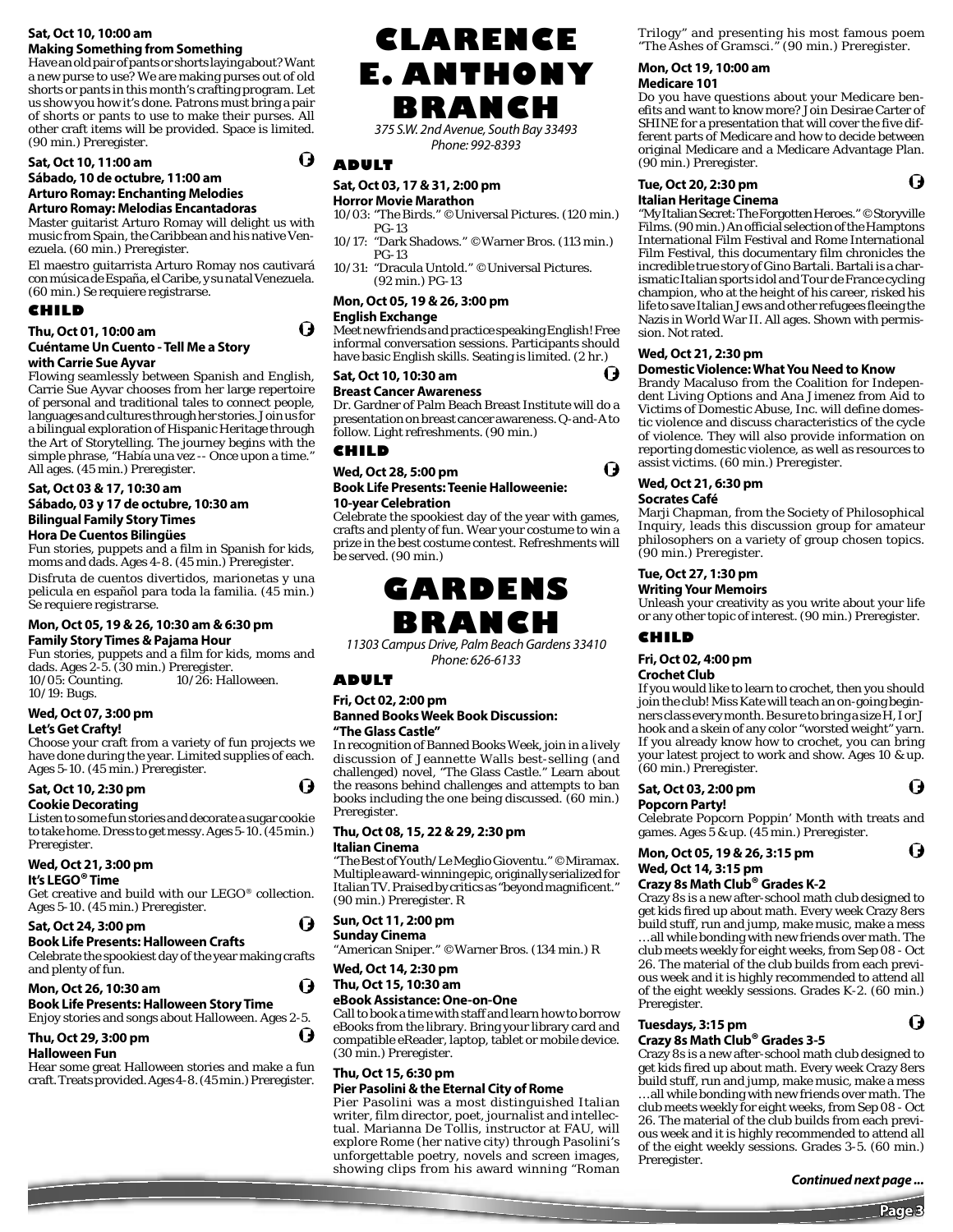#### *Continued from page 3 ...*

## **Wed, Oct 07, 3:15 pm**

**Funtastic Feltcraft**

Create felt badges you can wear or hang on your backpack! Choose two badges to craft from a variety of themes such as your initials, superheroes or flowers. Decorate them with paint and glitter. Ages 8-12. (60 min.) Preregister.

## **Fri, Oct 16, 3:15 pm**

### **Goosebumps Bingo**

Feel the chills when we play spine-tingling Goosebumps bingo with titles from the classic children's series by R.L. Stine. Grades 1-3. (45 min.) Preregister.

#### **Sat, Oct 17, 10:30 am LEGO® Bricks and More**

Build, imagine and play with our collection of LEGO® bricks. Jumbo blocks available. Ages 1-10. (60 min.) Preregister.

## **Mon, Oct 19, 10:30 am**

#### **Toddler Dot Art**

Calling all tots to make art with dots! Dress to get messy. Ages 1-2. (30 min.) Preregister.

#### **Sun, Oct 25, 1:15 pm**

#### **Story Time for Children with Special Needs**

Enjoy stories, songs, crafts and movement activities specially designed for children with developmental disabilities. All ages. (45 min.) Preregister.

#### **Wed, Oct 28, 3:15 pm**

#### **Bad Kitty Party**

Are you a fan of Nick Bruel's Bad Kitty series? If so, join us for a Bad Kitty celebration with food, fun and games! Ages 6 & up. (60 min.) Preregister.

#### **Fri, Oct 30, 3:15 pm**

#### **The Day Before Halloween**

Looking for something to do before Halloween? Enjoy not-so-scary stories, songs and a spooky craft. Ages 3-10. (45 min.) Preregister.

#### **TEEN**

#### **Sun, Oct 11, 1:00 pm**

#### **Sunday Funday Movie & Ice Cream**

"Guardians of the Galaxy." ©Walt Disney Pictures. (121 min.) Save the universe and enjoy a delicious ice cream sundae. Ages 13 & up. (2½ hr.) Preregister. PG-13

#### **Sun, Oct 25, 2:30 pm Debate Club**

Learn about public speaking in a fun and interactive environment. Practice getting over those speech day jitters and gain insights into how to construct a winning argument. Presented by Aihber Khan, a member of the Gardens Teen Library Council. Aihber is an award-winning debate contestant and is a published author. Grades 6-12. (60 min.) Preregister.

## **GLADES ROAD BRANCH**

20701 95th Avenue South, Boca Raton 33434 Phone: 482-4554

#### **ADULT**

**Page 4**

**Fri, Oct 02, 2:00 pm Banned Books Week: Movie** "Sophie's Choice." ©Universal Pictures. (157 min.) R

#### **Mon, Oct 05 & 19, 10:00 am**

#### **Current Events Discussion Group**

Brenda Solomon will discuss all of today's hot topics. (60 min.) Preregister.

#### **Tue, Oct 06 & 20, 10:00 am Tue, Oct 13, 1:00 pm**

#### **Basic Computer Assistance: One-on-One**

Call to make an appointment and learn about Windows, Internet Searching, MS Word, email or mousing in an individualized session with a staff member. (30 min.) Preregister, beginning Thu, Oct 01.

## **Tue, Oct 06, 2:00 pm**

#### **Hooked on Crochet**

For all skill levels. Bring a crochet hook and some yarn. (90 min.)

#### **Wednesdays, 1:00 pm English Exchange**

Practice speaking English in a fun and informal atmosphere. Intermediate knowledge of the language is recommended. (2 hr.) Call 561-894-7529 to preregister.

## **Wed, Oct 07, 5:30 pm**

## **Book Life Presents: Living with Autism**

Join us for a panel discussion of "The Rosie Effect." The group will be available to answer questions and discuss the individual experiences of people with autism engaging in relationships. The panel will consist of adults with autism, their family members and will be facilitated by a professional who specializes in relationships for people with autism.

#### **Thu, Oct 08, 15 & 22, 10:00 am eBook Assistance: One-on-One**

Call to make an appointment and learn how to borrow the library's eBooks in an individualized session with a staff member. Bring your eReader, laptop, mobile device or tablet, logins and passwords and your library card. (45 min.) Preregister, beginning Thu, Oct 01.

#### **Tue, Oct 13, 2:00 pm**

O

Q

#### **Daggerwing Nature Center**

Calling all animal lovers! See a real live alligator. The Daggerwing Nature Center will be here to talk about the American alligator. (45 min.) Preregister.

## **Wed, Oct 14, 2:00 pm**

#### **Pinterest for Absolute Beginners** Pinterest is a visual discovery tool that you can use to

find ideas for all your projects and interests. We will help you register with Pinterest and set up a board. Attendees must have an email address and basic mousing skills. (60 min.) Preregister.

#### **Thu, Oct 15, 2:00 pm**

#### **Senior Safety with Deputy John Ledford**

Deputy John Ledford of the Palm Beach County Sheriff's office will discuss several ways to become more alert, diligent, and learn the value and importance of "Situational Awareness." Deputy Ledford will answer questions on how to better protect oneself from frauds and scams. (45 min.) Preregister.

## **Thu, Oct 15, 6:00 pm Book Life Presents: On Tap:**

**The Local Craft Beer Scene** 

Curious about craft beer? Join Doug Fairall, Beer Writer for New Times, for an introduction to the South Florida craft beer scene. Learn about local breweries, craft beer bars, and popular brews. (60 min.) Preregister.

#### **Fri, Oct 16, 11:00 am**

#### **Book Discussion**

Take part in this staff-led book discussion on "The Storied Life of A.J. Fikry," by Gabrielle Zevin. Stop by the branch to pick up a copy of the book. (60 min.)

#### **Tue, Oct 20 & 27, 2:00 pm The South Is Another Country**

Adjunct Professor Leonore Freedman will present two separate lectures that discuss the history of the South from original settlement to the Civil War. Professor Freedman will highlight what makes the South a distinctive region in our country. (75 min.) Preregister.

#### **Thu, Oct 22, 2:00 pm Get Hooked on hoopla**

hoopla is a free and easy to use download service for Palm Beach County Library card holders. Bring your mobile device or smart phone and we will show you how to download the hoopla app and how to search hoopla's holdings. (45 min.) Preregister.

#### **Thu, Oct 22, 2:00 pm Mindful Meditation**

Jim Bandler will teach how to practice increasing awareness through meditation and thought processes, to live in the present moment. (60 min.) Preregister.

## **Sat, Oct 24, 2:00 pm**

**Yarn Expo** Creative staff show you the basics to several types of yarn related crafts. View an introduction to crochet, knitting and other fiber arts. A basic yarn craft kit is raffled. (2 hr.) Preregister.

#### **Mon, Oct 26, 2:00 pm**

#### **New Movie**

"Love And Mercy." ©Lions Gate Films, Inc. (120 min.) PG-13

#### **CHILD**

 $\boldsymbol{\Omega}$ 

#### **Sat, Oct 03, 3:00 pm**

#### **Coding for Kids**

Practice the basics of web design and learn the fundamentals of computer programming by learning HTML5 computer language. Ages 8-12. (90 min.) Preregister.

## **Tuesdays, 4:00 pm**

#### **Chess Club**

Do you like to play chess? Join other chess enthusiasts for a game or two and practice your skills. Ages 6-12. (45 min.) Preregister.

#### **Thu, Oct 08 & 22, 10:00 am**

**Itsy Bitsy Babies**

Nursery rhymes, simple stories, songs, puppets and movement activities just for babies. Ages 3-12 mos. (30 min.) Preregister.

#### **Thu, Oct 08, 2:00 pm**

#### **Scales & Tails! All About Reptiles**

Learn about reptile characteristics, adaptations, habitat and conservation through live reptiles, skeletons, snake skin, scutes, jaws, skulls, teeth and more! Presented by the Sandoway House. Ages 6-12. (45 min.) Preregister.

#### **Fri, Oct 16, 4:00 pm**

#### **October Crafternoon**

Create lots of beautiful crafts to take home. Ages 4-9. (45 min.) Preregister.

**Mon, Oct 19, 4:00 pm**

#### **Kids Can Knit**

Ó

Learn the basics of knitting by learning to cast on, knit, purl, and bind off. Supplies provided. Ages 8-12. (60 min.) Preregister.

O

A

Q

**13** 

#### **Mon, Oct 19, 6:30 pm Hallo-Tween Spooktacular!**

Excited for the new Goosebumps movie? Celebrate your love of R.L. Stine's books with an evening of trivia, snacks and fun. Ages 9 & up. (45 min.) Preregister.

#### **Tue, Oct 27, 6:30 pm**

#### **Book Life Presents: Trick or Treat Tales**

Enjoy stories, songs, games, a craft, and a movie about Halloween. A costume parade around the library to follow. All ages. (45 min.) Preregister. O

#### **Wed, Oct 28, 6:00 pm**

**Tue, Oct 13, 6:00 pm Teen Movie Night**

Grades 6 & up. Preregister. PG **Wed, Oct 14 & 21, 5:00 pm Be a Reading Buddy** 

Grades 6-12. (45 min.) Preregister.

**Book Life Presents: Spooky Treats**

Grades 6 & up. (45 min.) Preregister.

**Tue, Oct 20, 6:00 pm** 

**TEEN**

#### **Book Life Presents: Haunted House**

Our teens will scare you in our annual walk-through Haunted House. Ages 5 & up. (60 min.)

"Beetlejuice." ©Warner Bros. (92 min.) Be careful who you ask for help! Grab a friend and enjoy this cult classic haunted movie. Popcorn and soda provided.

Assist children in grades K-5 with reading skills and earn community service hours for school. Pick up your application at the children's desk. A complete application packet and a one-hour training session must be completed prior to becoming a Reading Buddy.

Can you handle a snack that stares back at you? We'll be putting together some treats that are scary good.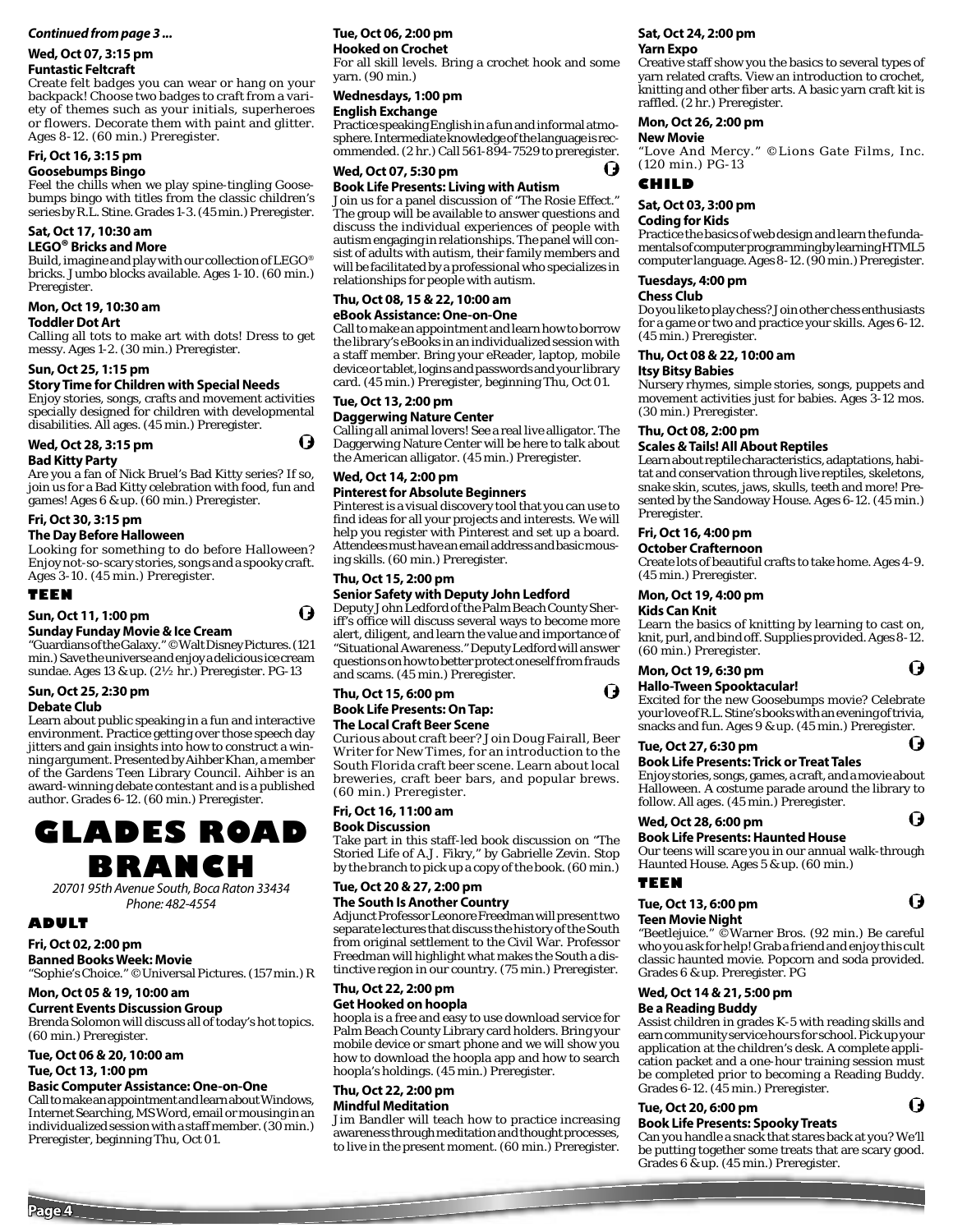### **Tue, Oct 20, 7:00 pm**

**Book Life Presents: Haunted House Rehearsal**

Bring your most creative and spooky ideas for our annual Haunted House to be held Wed, Oct 28. Grades 6 & up. (45 min.) Preregister.



3750 Jog Road, Greenacres 33467 Phone: 641-9100

#### **ADULT**

**Thu, Oct 01, 1:30 pm**

#### **Banned Books Week Book Discussion**

In recognition of Banned Books Week, join in a lively discussion of Jeannette Walls best-selling (and challenged) novel, "The Glass Castle." Learn about the reasons behind challenges and attempts to ban books including the one being discussed. (60 min.) Preregister.

## **Sat, Oct 03, 2:30 pm**

#### **The Art of Chipping and Putting**

Participate in an indoor instructional golf program on chipping and putting with award-winning John Prince Golf Learning Center Head PGA Professional Chris Masterton. Feel free to bring your own putter and pitching wedge or use practice ones provided. Limit 15. (90 min.) Preregister.

## **Tuesdays, 1:00 pm**

**English Exchange**

Practice speaking English in a fun and informal atmosphere. Intermediate knowledge of the language is recommended. (2 hr.) Call 561-894-7529 to preregister.

## **Thu, Oct 08, 1:30 pm**

#### **Book Life Presents: Book Discussion: "Frankenstein"**

David Scott will facilitate a discussion of this classic Gothic horror novel about what it means to be human. Check your local branch or our online catalog for available copies. (60 min.) Preregister.

#### **Sat, Oct 10, 2:30 pm Sábado, 10 de octubre, 2:30 pm Remembering Our Cuba**

#### **Recordando a Nuestra Cuba**

Celebrate the music, history and culture of Cuba in this program presented by the Asociación de Arte y Cultura Cubana. (60 min.) Preregister.

Celebremos la música, la historia y cultura de Cuba en este programa presentado por la Asociación de Arte y Cultura Cubana. (60 min.) Se requiere registrarse.

**Thu, Oct 15, 1:00 pm Book Life Presents: Frankenstein Film Festival**  "Mary Shelley's Frankenstein." ©Columbia Pictures Industries Inc. (123 min.) Preregister. R

## **Sat, Oct 17, 2:00 pm**

#### **Movie Matinee**

"I Am Sam." ©New Line Cinema. (132 min.) Celebrating Diversity Awareness Month. Preregister. PG-13

#### **Mon, Oct 19, 2:00 pm**

#### **The Great Courses® Practicing Mindfulness: An Introduction to Meditation**

This DVD series explores the concept that meditation can offer deep and lasting benefits for mental functioning, emotional and physical health as well as general well-being. (60 min.) Preregister. Shown with permission. Not rated.

Lecture 19: Speech - Training the Tongue. Lecture 20: Anger - Cooling the Fires of Irritation. Đ

#### **Thu, Oct 22, 2:30 pm Adult Coloring**

Rediscover the creative, meditative and relaxing attributes of coloring ... and color yourself calm. Materials provided. Limit 15. (60 min.) Preregister.

## **Sat, Oct 24, 2:00 pm**

## **Book Life Presents: Power of Positive Parenting**

Do you want to encourage positive behavior in your child, help your child succeed in school and teach your child to express their feelings in an appropriate way? Representatives from Community Partners will offer simple strategies to strengthen your relationship with your child and create a more peaceful home. Space is limited. (90 min.) Preregister.

## **Fri, Oct 30, 2:30 pm**

#### **Ancestry Library Edition (Hands-On)**

Find census records, military records, and learn how to create a family tree with a demonstration of the popular Ancestry Library Edition database. Bring your family names to search. Limit 6. (90 min.) Preregister.

#### **CHILD**

#### **Tue, Oct 06, 6:30 pm Bilingual Fall Family Story Time Hora de Cuentos Bilingües**

Enjoy bilingual stories, sing songs and get a little crafty. Ages 3-5. (45 min.) Preregister.

Disfrute de cuentos bilingües, cantar canciones, y ser un poco artesano. Edades 3-5. (45 min.) Se requiere registrarse.

#### **Wednesdays, 4:00 pm**

#### **Fun @ Four**

(J

H

Weekly after-school activities. Ages 5 & up. (45 min.) Preregister.

- 10/07: Can a scaredy cat be a scary cat? Listen to the story "Scaredy-Cat Splat!", and then make your own scaredy or scary black cat.
- 10/14: Spooky and chilling science experiments that make this season of scary an educational one too! 10/21: Have a spooktacular time listening to skeleton
- stories and making a skeleton craft.
- 10/28: Watch how to carve a pumpkin, then decorate a little pumpkin to take home.

#### **Thu, Oct 08, 10:30 am**

#### **Cuéntame Un Cuento - Tell Me a Story with Carrie Sue Ayvar**

Flowing seamlessly between Spanish and English, Carrie Sue Ayvar chooses from her large repertoire of personal and traditional tales to connect people, languages and cultures through her stories. Join us for a bilingual exploration of Hispanic Heritage through the Art of Storytelling. The journey begins with the simple phrase, "Había una vez -- Once upon a time." All ages. (45 min.) Preregister.

#### **Fri, Oct 16, 11:00 am**

#### **Wigglescise**

We will wiggle, jump, hop and do a yoga stretch or two. Improve motor skills, rhythm and coordination using beanbags, balls, instruments and more. Ages 2-4. (45 min.) Preregister.

#### **Sat, Oct 17, 10:30 am**

#### **Not Too Scary Movie**

"Toy Story of Terror." ©Walt Disney Pictures. (30 min.) Preregister. G

#### **Sat, Oct 17, 11:00 am**

#### **B is for BOO! (and BINGO)**

Join us for Toy Story bingo and win a prize! All ages. (45 min.) Preregister.

#### **Tue, Oct 20, 6:00 pm**

**Monster Movie** "Hotel Transylvania." ©Columbia Pictures Industries Inc. (91 min.) Preregister. PG

## **Tue, Oct 27, 6:30 pm**

### **HalloWii**

Bring your friends and enjoy Nintendo games, board games and a special spooky craft. Snacks provided. (60 min.) Preregister.



#### **Sat, Oct 31, 3:00 pm It's the Great Pumpkin Patch!**

You are invited to the Greenacres pumpkin patch! Stroll through the patch and enjoy fun fall activities. Catch a glimpse of a not too scary monster, a scarecrow, creepy spiders and other surprises. Complete your adventure with a pumpkin craft and a photo with the great pumpkin! Don't forget your costume! All ages. (45 min.) Preregister.

O

G

G

#### **TEEN**

#### **Sat, Oct 24, 11:00 am Nailed It!**

Polish your nails at home, then join us for an afternoon of nail decorating fun. Creepy spider webs, black cats or cute pumpkins will get you in the spirit of the season. All supplies and spooky snacks will be provided. Ages 12-17. (60 min.) Preregister.

### **Mon, Oct 26, 6:30 pm**

**Spooky Teen Scene II**

Wear a costume, bring a friend and join us for what is sure to be a scary good time. Turn a book into a pumpkin and enjoy some deliciously creepy food. Ages 13-17. (60 min.) Preregister.

## **HAGEN RANCH ROAD BRANCH**

14350 Hagen Ranch Road, Delray Beach 33446 Phone: 894-7500

#### **ADULT**

Ō

o

#### **Mon, Oct 05, 2:00 pm Meet the Author: Bob Brink**

Author Bob Brink will be discussing his latest thriller,

"Murder in Palm Beach: The Homicide That Never Died." This crime thriller follows the events surrounding the murder of a prominent Palm Beach citizen. A book signing will follow. (60 min.) Preregister.

#### **Tuesdays, 2:00 pm**

#### **Poetry Workshop**

Award-winning poet Stacie Kiner critiques and discusses some of the world's finest contemporary and classic poetry. (60 min.)

#### **Tuesdays, 3:30 pm**

#### **Spanish in Practice: Intermediate**

Practice speaking Spanish in conversations about food, travel, news and more. An intermediate knowledge of the language is required. (90 min.)

#### **Wednesdays, 10:30 am**

#### **Knit & Crochet with Project Linus**

Knit and crochet with expert "blanketeers." The crafts you make go to children in need. Bring your favorite pattern, needles, bright yarn and a giving spirit. (90 min.)

#### **Thu, Oct 15, 2:00 pm**

**Internet & Mobile Device Safety for Seniors**

Join us for a workshop with tips and tricks to reduce risks of exposing your personal data when using a computer or mobile device. (2 hr.) Preregister.

## **Mon, Oct 19, 10:00 am**

**Short Plays** Be entertained by "A Script in Hand" performing three short plays in an intimate setting. Limit 25. (60 min.) Preregister, beginning Mon, Sep 28.



## **Telescope Viewing Session**

Join the Astronomical Society of the Palm Beaches and learn about the constellations as you stargaze from sunset to 7:45 pm outside, if skies are clear. (45 min.)

*Continued next page ...*

**Page 5**

Q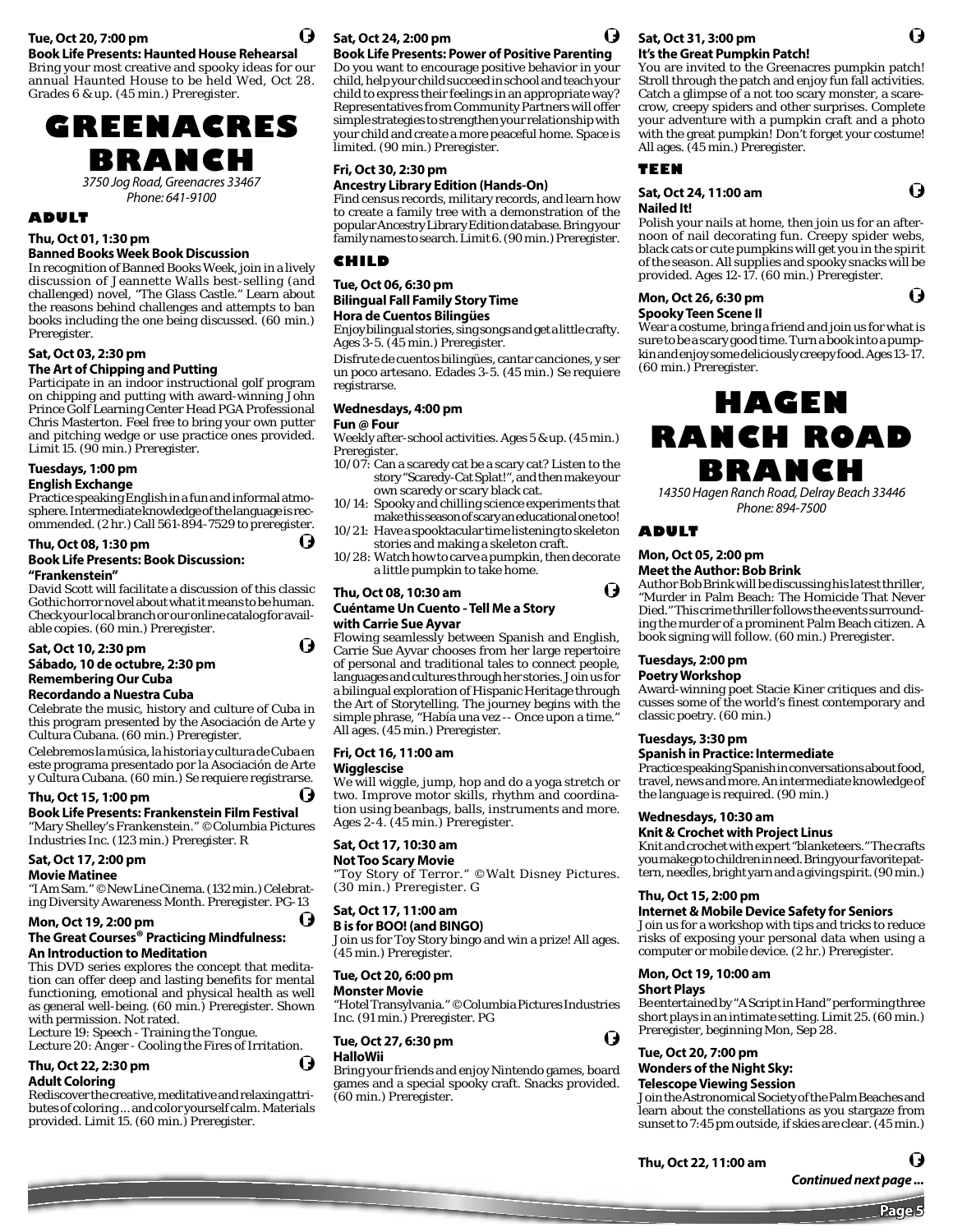#### **Book Life Presents: Book Discussion: "Frankenstein"**

David Scott will facilitate a discussion of this classic Gothic horror novel about what it means to be human. Check your local branch or our online catalog for available copies. (60 min.) Preregister.

#### **Thu, Oct 22, 2:00 pm**

### **Decoupage with Newspaper**

Let's recycle plastic clamshell containers rather than adding them to the landfill! Using newspaper and glue, we will mold these containers into drawer dividers or desktop organizers. Supplies provided. Limit 15. (3 hr.) Preregister, beginning Mon, Sep 28.

#### **Thu, Oct 22, 2:00 pm**

#### **Contemporary Classics Book Club**

This month's 20th century classic title is "A Lesson Before Dying," by Ernest Gaines. Pick up a copy at the check-out desk. Limit 25. (90 min.) Preregister, beginning Mon, Sep 28.

#### **Wed, Oct 28, 2:00 pm The Noteables**

This popular dance band will play hit songs from the

40s to today. (60 min.) Tickets available, two per person, starting Mon, Oct 19.

## **Thu, Oct 29, 10:00 am**

#### **True Alaskan Survival Ventures**

Learn about the Alaskan wilderness, wildlife encounters, emergency situations, and survival techniques from a former Alaska Park Ranger/State Trooper. (60 min.) Preregister.

## **Thu, Oct 29, 3:00 pm**

**Practical Mindfulness**

Learn how to become mindful through the practice of meditation. Classes consist of lecture, a question and answer period, and a period of meditation. Facilitated by Jim Bandler. (60 min.) Preregister.

#### **CHILD**

## **Tue, Oct 06, 10:00 am Cuéntame Un Cuento - Tell Me a Story**

**with Carrie Sue Ayvar**  Flowing seamlessly between Spanish and English, Carrie Sue Ayvar chooses from her large repertoire of personal and traditional tales to connect people, languages and cultures through her stories. Join us for a bilingual exploration of Hispanic Heritage through the Art of Storytelling. The journey begins with the simple phrase, "Había una vez -- Once upon a time." All ages. (45 min.) Preregister.

#### **Thu, Oct 08, 2:00 pm Sat, Oct 24, 2:00 pm LEGO® Club**

Imagine, build and play with LEGO® bricks. Ages 6-12. (60 min.) Preregister.

10/08: Build something for the season of autumn. Leaves, pumpkins, apples - whatever reminds you of fall.

10/24: Build something not-so-scary for Halloween!

## **Tue, Oct 13, 4:00 pm**

#### **Zoogami**

Turn paper squares into your own origami zoo. We'll learn origami techniques and make paper animals to take home. Ages 7 & up. (45 min.) Preregister.

#### **Mon, Oct 19, 4:00 pm**

#### **International Sloth Day Celebration**

Learn about the sloths of Central and South America as we celebrate International Sloth Day. We'll read stories about these slow-moving creatures, watch videos from baby sloth rescue centers, and do a cute craft. Ages 5 & up. (45 min.) Preregister.

## **Tue, Oct 20, 2:00 pm**

**Little Pumpkins**

It's time to hear a slightly spooky story or two, play, and sing songs about pumpkins, fall leaves and trickor-treating. Ages 3 & up. (45 min.) Preregister.

#### **Mon, Oct 26, 4:00 pm Owls of Okeeheelee**

We'll be visited by some big and little feathered friends whose specialty is hunting at night. Hear all about owls' habits, physiology and environment. Ages 5 & up. (45 min.) Preregister.

#### **Wed, Oct 28, 6:00 pm A Night at the Movies**

"Hocus Pocus." ©Walt Disney Pictures. (95 min.) Everyone is welcome to join us, in costume, for a movie night. Popcorn and drinks will be provided. All ages. Preregister. PG

#### **Thu, Oct 29, 10:30 am A-Haunting We Will Go**

We're brewing up a kettle of fiendish fun filled with notso-scary stories and songs. We'll have our traditional Silent Parade through the library to show off your Halloween costumes. Ages 2 & up. (45 min.) Preregister.

#### **TEEN**

**Tue, Oct 27, 6:00 pm** 

#### **Pumpkin Painting**

We'll provide the pumpkins, paints and fun decorations for this spooky Halloween craft. Make your pumpkin into a creepy creature or just add bling. Come in costume and win a prize! Snacks provided. Ages 12-17. (90 min.) Preregister.



Phone: 744-2301

#### **ADULT**

O

## **Thu, Oct 01, 6:00 pm**

## **Banned Books Jeopardy**

Play Banned Books Jeopardy and answer questions about books and authors that have been challenged or banned. Bring your hand-held device to play for points and enjoy snacks and drinks too! Call the branch for more information. All ages. (60 min.) Preregister.

#### **Sat, Oct 03, 10:00 am – 2:00 pm Great Halloween Costume Swap**

It's the first Jupiter Library Great Halloween Costume Swap! Remember to bring in the token you received at the costume drop off in September and select a newto-you costume. Check in at the information desk. You must have a token to participate. Please call the branch with questions. Preregister.

## **Sat, Oct 10, 2:00 pm**

#### **Short & Sweet Book Discussion Group**

Experience the sweet satisfaction of getting from the beginning to the end of a story in one sitting. Discuss short stories from some of the most influential writers of short fiction. The two stories that we will talk about in our second session are "Liar!" and "Escape!" from "I, Robot," by Isaac Asimov. We will be meeting quarterly. (60 min.) Preregister.

#### **Sun, Oct 11, 2:30 pm Domingo, 11 de octubre, 2:30 pm Mariachi de Mi Tierra Mariachi de Mi Tierra**

Mariachi de Mi Tierra will perform traditional Mexican songs. (60 min.) Preregister.

Disfrute de canciones tradicionales mexicanas interpretadas por Mariachi de Mi Tierra. (60 min.) Se requiere registrarse.

**Wed, Oct 14, 2:00 pm Book Life Presents: Book Discussion: "The Rosie Eff ect"** 

Librarian Danielle Campbell will facilitate a discussion on Graeme Simsion's "The Rosie Effect." Check your local branch or our online catalog for available copies. (60 min.) Preregister.

#### **Fri, Oct 16, 2:00 pm The Buzz About Honeybees**

Learn about the importance of honeybees and beekeeping; what to do and what not to do to keep them healthy. Rose Caspary, a backyard beekeeper and edible plant gardener, will delve into the many products produced by honeybees including honey. Plus, find out what plants to grow to benefit honeybees. (90 min.) Preregister.

### **Wed, Oct 21, 2:00 pm**

#### **Food Safety**

O

O

Food poisoning not only sends you to the hospital, it can also have long-term consequences. Learn the risks and consequences of food borne illness and how to prevent it. Presented by Ada Medina-Solorzano, Extension Agent, University of Florida/Palm Beach County Extension. (60 min.) Preregister.

## **Fri, Oct 23, 2:00 pm**

**Learn the ABCDs of Water Safety** Drowning is the leading cause of death for children ages 1-4 in Palm Beach County. Learn the tricks of

the trade to keep you and your family water safe yearround from the Drowning Prevention Coalition of Palm

#### Beach County. (90 min.) Preregister. **Sat, Oct 24, 2:00 pm**

O

14

O

## **Friction Farm**

Modern folk duo Friction Farm is guitarist/vocalist Aidan Quinn and bassist/vocalist Christine Stay. Blending country, folk and pop into a seamless package, they bring a rare freshness and spontaneity to the stage. Their new CD "I Read Your Book" features songs inspired by a different book. (90 min.) Preregister.

### **Wed, Oct 28, 9:30 am**

#### **Steampunk Collage**

Use metal pieces, aluminum mesh, found objects and more to create a steampunk collage that will take you back in your imagination to a time when steam technology was new and adventures were just an idea away. Materials provided. (90 min.) Preregister.

#### **Thu, Oct 29, 6:00 pm**

#### **Book Life Presents: Book Discussion:**

#### **"Frankenstein"**

David Scott will facilitate a discussion of this classic Gothic horror novel about what it means to be human. Check your local branch or our online catalog for available copies. (60 min.)

#### **Sat, Oct 31, 2:00 pm**

#### **Craft Beer Making 101**

Get ready for Oktoberfest and join us in learning how to make your very own craft beer! Learn about the equipment and ingredients needed and how to brew from start to finish. (90 min.) Preregister.

#### **CHILD**

O

I)

#### **Sun, Oct 04, 1:30 pm**

#### **DIY Creative Costuming**

Learn some tips and tricks on making costumes from recyclable materials and dollar store items. Make an amazing paper wig to get you started. All ages. (60 min.) Preregister.

#### **Fri, Oct 09, 3:30 pm Down on the Farm**

MOOOOVE over to our special story time celebrating farm animals by reading some udderly joyous books and dancing along to some catchy songs. We'll go whole hog and make a craft that's guaranteed not to be a turkey. Ages 3-6. (60 min.) Preregister.

#### **Sat, Oct 10, 11:00 am Children's Chess Club**

Learn the fundamentals of chess. Beginners and advanced players welcome. Ages 7-12. (2 hr.) Preregister.

#### **Thu, Oct 15, 3:30 pm**

#### **Spooktacular Crafts**

Concoct some spooky or silly Halloween crafts. Create a monster ... or an owl, a cat, a pumpkin, a haunted house, a mask ... possibilities ghoulore! Ages 4-8. (60 min.) Preregister.

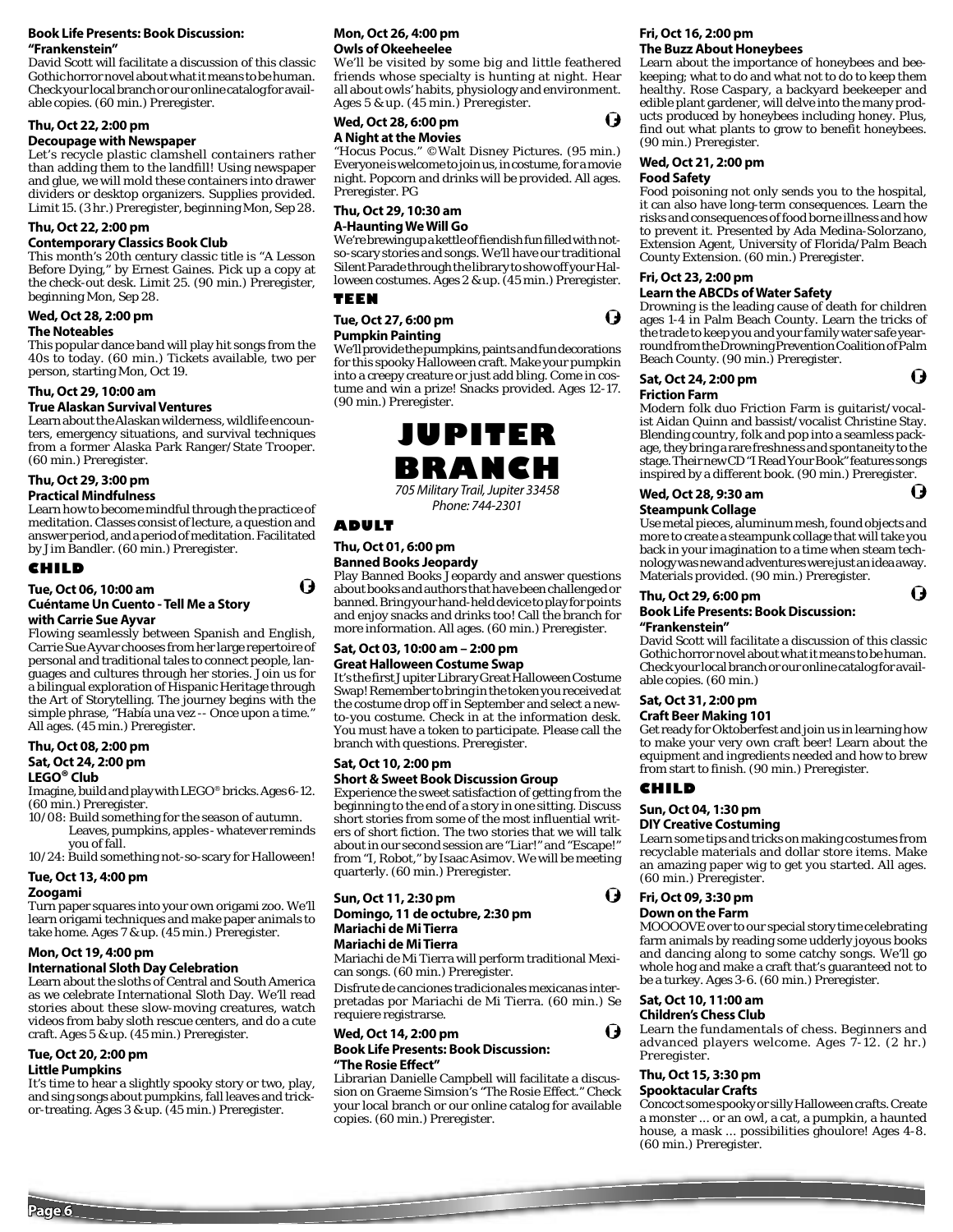## **Thu, Oct 15, 6:30 pm**

**Pajamarama**

Join us for some bedtime stories and songs to help you shake the last of the day's sillies out. Ages 3-6. (45 min.) Preregister.

### **Sun, Oct 18, 2:00 pm**

## **Block Party: LEGO® Bricks**

Get creative and have fun building with our LEGO® collection. Ages 5-10. (90 min.) Preregister.

#### **Thu, Oct 22, 3:30 pm**

## **Read for the Record 2015**

This year we'll be reading "Not Norman: A Goldfish Story," by Kelly Bennett, a book about pets and friendship. After the read-aloud we'll make some "fishy" crafts and have some light snacks. Ages 3-7. (60 min.) Preregister.

#### **Tue, Oct 27, 6:00 pm**

#### **Tween Halloween**

Play silly games, make haunted crafts, and eat creepy snacks. Come ready to eat candy! Dress in your Halloween best if you wish to participate in the costume contest. Ages 9-12. (60 min.) Preregister.

### **Fri, Oct 30, 3:30 pm**

#### **Trick or Treat Tales**

Come dressed in costume and join the fun with nottoo-scary stories, songs and a clever Halloween craft. Ages 4-7. (60 min.) Preregister.

#### **TEEN**

## **Mon-Fri, Oct 19-23, 3:00 pm**

#### **Teen Read Week**

Stop by our Teen Area for a tasty snack, a quick craft and to see what's new on the teen shelves. Ages 12-18. (60 min.)

#### **Tue, Oct 20, 4:00 pm Undead and Well Read Teen Zombies**

Bbbbrrrraaaaiiiinnnnssss! That's zombie for "join us for a night of brain eating, zombie stumbling and monster creating fun!" We'll show you how to make brain cupcakes, learn the "Thriller" dance, and create your own zombie arm that can be used on Halloween to carry candy, or be part of your costume. It will be a night to dismember! Grades 6-12. (2 hr.) Preregister.



4020 Lantana Road, Lake Worth 33462 Phone: 304-4500

## **ADULT**

## **Sat, Oct 03, 2:00 pm Sábado, 03 de octubre, 2:00 pm Celebrating Mayan Culture**

**Celebrando la Cultura Maya**

Celebrate the rich history of the Maya with the oragnization, Maya Iq'Balam as they present the "Dance of the Deer," the delightful sounds of the marimba, and the beauty of their traditional dress. (60 min.)

Celebremos la rica historia de los Maya con la organización, Maya Iq'Balam ya que presentan "El Baile del Venado," los sonidos encantadores de la marimba y la belleza de sus trajes típicos. (60 min.)

#### **Mon, Oct 05, 2:00 pm**

#### **Book Life Presents: Frankenstein Film Festival**

"The Bride of Frankenstein." ©Universal Studios. (75 min.) Considered one of the greatest of all Frankenstein movies. Preregister. Not rated.

#### **Tue, Oct 06, 2:00 pm**

#### **Buying a Car: How Not To Get Scammed**

Michele Larkin, Palm Beach County Consumer Affairs Investigator, will provide helpful steps when buying a new or used car. (60 min.) Preregister.

#### **Wednesdays, 6:30 pm English Exchange**

Practice speaking English in a fun and informal atmosphere. Intermediate knowledge of the language is recommended. (2 hr.) Call 561-894-7529 to preregister.

#### **Thu, Oct 08, 2:00 pm Italian Heritage Cinema**

Q

O

O

O

O

Ø

"My Italian Secret: The Forgotten Heroes." ©Storyville Films. (90 min.) An official selection of the Hamptons International Film Festival and Rome International Film Festival, this documentary film chronicles the incredible true story of Gino Bartali. Bartali is a charismatic Italian sports idol and Tour de France cycling champion, who at the height of his career, risked his life to save Italian Jews and other refugees fleeing the Nazis in World War II. All ages. Shown with permission. Not rated.

## **Sat, Oct 10, 2:00 pm**

#### **Sábado, 10 de octubre, 2:00 pm Fraternal Greetings from Colombia to Latin America Fraternal saludo de Colombia para**

#### **Latinoamérica**

Celebrating and sharing our culture: music, songs, poetry, and much more! Presented by El Alma Hispana. (60 min.)

Celebrando y compartiendo nuestra cultura: música, canciones, poesía y mucho más. Presentado por El Alma Hispana. (60 min.)

#### **Tue, Oct 13, 2:00 pm**

#### **October Is Breast Cancer Awareness Month**

Board Certified surgeon, Sonali V. Pandya, M.D., fellowship trained in breast surgery, will speak on the etiology, diagnosis, treatment and prevention of breast cancer, the second most common cancer in women. (60 min.) Preregister.

### **Thu, Oct 15, 2:00 pm**

**Italian Heritage Cinema** "Life is Beautiful/La Vita è Bella." ©Miramax. (110 min.) Preregister. PG-13

## **Sat, Oct 17, 2:00 pm**

#### **Calligraphy: Exploring a Visual Art of the Middle East**

A history and demonstration of this beautiful ancient art. (90 min.)

#### **Sun, Oct 18, 2:00 pm**

**Backgammon Club** Enjoy playing backgammon? All skill levels welcome! (90 min.) Preregister.

#### **Mon, Oct 19, 2:00 pm**

**Image Editing Basics** Learn how to alter images! (60 min.) Preregister.

#### **Tue, Oct 20, 2:00 pm**

**Keep Palm Beach County Healthy**

Palm Beach County Health Care District will present guidelines and services available to live and keep Palm Beach County healthy! (60 min.) Preregister.

## **Wed, Oct 21 & 28, 10:00 am**

#### **The Great Courses® How to Grow Anything: Your Best Garden and Landscape in 6 Lessons**

You can garden in almost any setting. Discover techniques that professional gardeners and horticulturalists use in these lectures to cultivate beautiful and successful gardens. (90 min.) Preregister. Shown with permission. Not rated.

- 10/21: Lecture 1: Plan the Garden of Your Dreams. Lecture 2: Get the Right Plant for the Right Place.
	- Lecture 3: Prepare Healthy Soil and Plant for Spring.
- 10/28: Lecture 4: Design for Light, Water and Microclimate.

 Lecture 5: Refresh Your Summer Garden. Lecture 6: Add New Color in Fall and Prep

for Winter.

## **Mon, Oct 26, 2:00 pm**

#### **Internet Safety for Seniors**

PBSO Deputy John Ledford will discuss the most current ways to protect yourself online, including situational awareness and the benefits of having a cell phone with you at all times. (60 min.) Preregister.

## **Tue, Oct 27, 2:00 pm**

#### **Book Discussion**

Join us as we discuss the literary classic "Dracula," by Bram Stoker. (60 min.) Preregister.

#### **Wed, Oct 28, 2:00 pm**

#### **Chess Club**

H

I)

U

O

Do you play chess? Would you like to learn or challenge your skills and learn new tactics and strategies? (90 min.) Preregister.

#### **Thu, Oct 29, 6:00 pm**

#### **Haitian Creole Author & Book Showcase**

In celebration of Creolophonie Month, join us for an evening of culture and language. Hosted by Bito David, enjoy a thought-provoking mini-conference discussing the history of the Haitian Creole language accompanied by a panel of local authors and their books. Copies of the books will be available for purchase. (2 hr.) Preregister.

O

O

## **Fri, Oct 30, 2:30 pm**

#### **Book Life Presents: Bicycle Safety & Maintenance**

A representative from the Palm Beach County Metropolitan Planning Organization will talk about bicycle safety and demonstrate basic maintenance.

#### **CHILD**

## **Sun, Oct 04, 2:00 pm**

#### **Spooky Decorating!**

All hands are welcome in making tons of spooky decorations! We can hang them around the Children's Department for all of October. You can also make some to take home. Ages 4 & up. (60 min.) Preregister.

#### **Mon, Oct 05, 3:30 pm**

#### **LEGO® Club**

Build with us and bring your imagination. Ages 5 & up. (60 min.) Preregister.

#### **Wed, Oct 07, 10:00 am Cuéntame Un Cuento - Tell Me a Story with Carrie Sue Ayvar**

Flowing seamlessly between Spanish and English, Carrie Sue Ayvar chooses from her large repertoire of personal and traditional tales to connect people, languages and cultures through her stories. Join us for a bilingual exploration of Hispanic Heritage through the Art of Storytelling. The journey begins with the simple phrase, "Había una vez -- Once upon a time." All ages. (45 min.) Preregister.

## **Sun, Oct 11, 2:00 pm**

#### **Dress-Up Time!**

Come play dress-up from our bin of costumes, or come in your own! Be a pirate, a fireman, a princess or whatever you like, and meet some new friends! Ages 3-5. (60 min.) Preregister.

## **Wed, Oct 14, 3:30 pm**

#### **Hispanic Heritage Celebration**

Come join us as we celebrate Hispanic Heritage Month by making crafts and listening to music. Ages 5 & up. (60 min.) Preregister.

#### **Thu, Oct 15, 3:30 pm**

#### **Let's Make Guatemalan Kites!**

In honor of Hispanic Heritage Month and the upcoming Day of the Dead/Día de los Muertos, let's make some simple kites that follow the Guatemalan tradition of making and flying huge kites during the Day of the Dead celebration. Ages 6 & up. (60 min.) Preregister.

"The Nightmare Before Christmas." ©Walt Disney Pictures. (76 min.) Join us for some spooky snacks as we watch this awesome Halloween movie! Ages 6 & up.

**Celebrate Day of the Dead/Día de los Muertos** Join us as we celebrate the upcoming Day of the Dead/ Día de los Muertos with an awesome skull craft and other fun activities! Ages 5 & up. (60 min.) Preregister.

**Page 7**

( )

*Continued next page ...*

#### **Sun, Oct 18, 2:00 pm Slightly Scary Movie Matinee!**

(90 min.) Preregister. PG **Mon, Oct 19, 3:30 pm**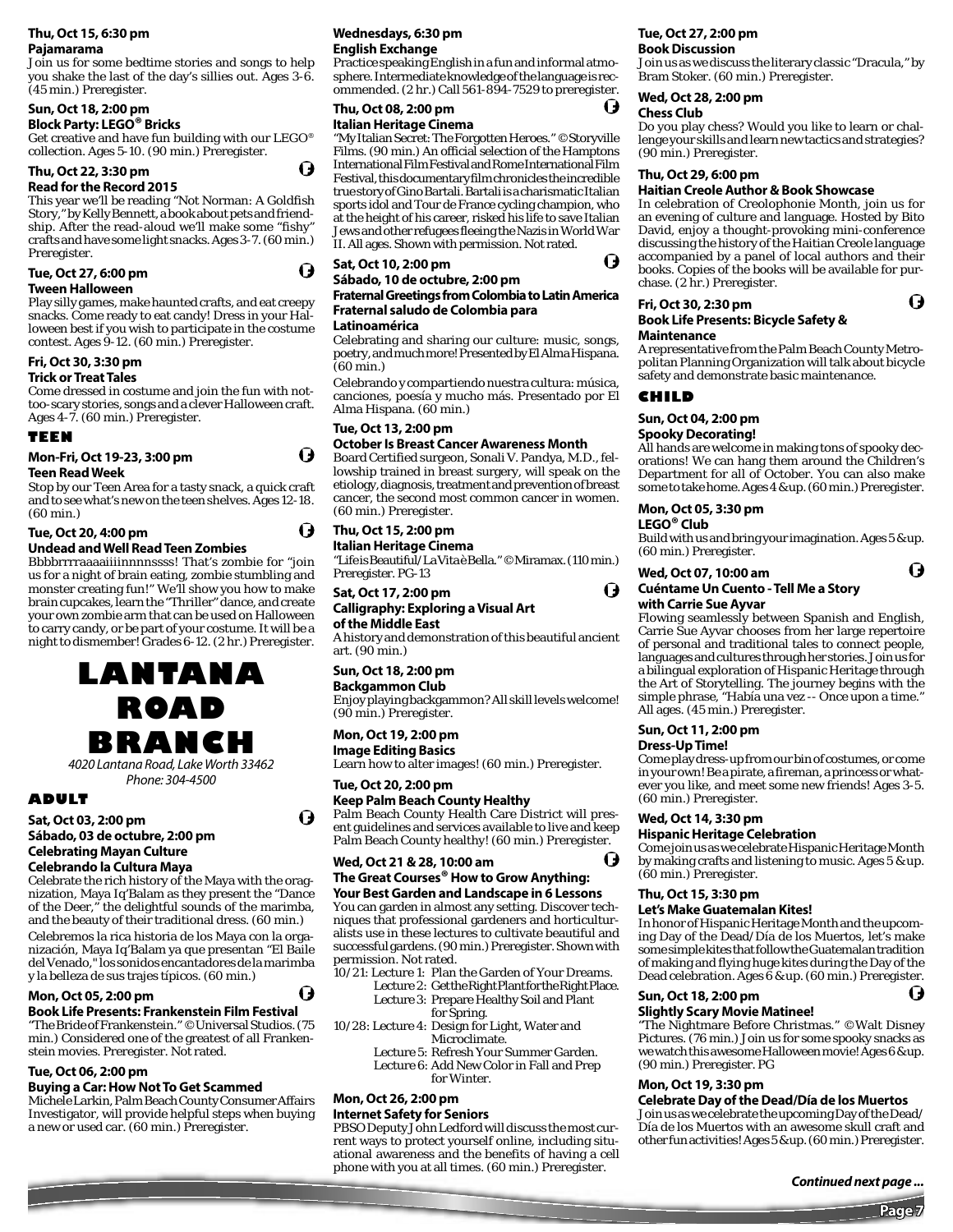#### **Tue, Oct 20, 3:30 pm October Is Bat Appreciation Month!**

Bats are awesome! We'll learn all about these cool animals and then create a bat-related craft. Ages 6-10. (60 min.) Preregister.

## **Fri, Oct 23, 10:00 am**

#### **Baby Build-It**

Work with your little ones to develop motor skills and have fun at the same time! We have MEGA BLOKS® as well as other materials, plus there will be a "jump through the bubbles" time at the end. Ages 1-3. (45 min.) Preregister.

#### **Fri, Oct 23, 3:30 pm Tween Chess Club**

Do you play chess? Would you like to learn? Or come to challenge your skills and learn new tactics and strategies. Players of all levels are welcome. Ages 8-12. (60 min.) Preregister.

#### **Sun, Oct 25, 2:00 pm**

#### **DIY Face Paint**

Get ready for Halloween! Learn how to face paint like a pro. Ages 8 & up. (60 min.) Preregister.

## **Mon, Oct 26, 6:30 pm**

## **Spooky Campfire Stories**

Gather around the campfire as you tell your own spooky stories and enjoy s'mores! Ages 5 & up. (60 min.) Preregister.

## **Fri, Oct 30, 3:30 pm**

#### **Boo! Halloween Is Coming!**

Come if you dare! We'll read scary stories and make a creepy craft. Come dressed in your costume too! Ages 6-9. (60 min.) Preregister.

#### **TEEN**

## **Fri, Oct 02, 4:00 pm**

## **Teen Dance Party**

Start a dance revolution! Enjoy competing against other teens in dance video games or just have a fun time doing the Cupid Shuffle and other group dances. Snacks provided. Ages 15 & up. (90 min.) Preregister.

#### **Sat, Oct 03, 10, 17 & 24, 10:30 am Reading Buddies Volunteer Opportunity**

Help children in grades K-5 with reading skills and earn volunteer hours for school. A completed application, one-hour training session and a 3.0 GPA are required. Grades 6-12. (60 min.) Preregister.

#### **Fri, Oct 09, 4:00 pm Teen Hangout**

## Join us to play video games, board games, card games

like Uno® and Munchkins®, or just hang out with your friends! Ages 14 & up. (90 min.) Preregister.

#### **Sat, Oct 24, 2:30 pm Otaku Club**

Do you enjoy reading manga and watching anime? Then join us as we do fun anime-related activities and crafts. Snacks provided. Ages 16 & up. (90 min.) Preregister.

## **Mon, Oct 26, 4:00 pm**

#### **Teen Art Club**

Love manga, comic books and art? Then come draw, paint and craft with us! Ages 11 & up. (60 min.) Preregister.

## **Sat, Oct 31, 1:30 pm**

### **Teen Halloween**

"Van Helsing." ©Universal Pictures. (131 min.) Get in the mood for Halloween by watching a scary movie and eating popcorn and candy. Need help with your costume? Bring it along and we will help you with it! Snacks provided. Ages 14 & up. Preregister. PG-13

# **LOULA V. YORK TEEN**

## **BRANCH**

525 Bacom Point Road, Pahokee 33476 Phone: 924-5928

## **ADULT**

#### **Mon, Oct 05, 19 & 26, 12:30 pm English Exchange**

Meet new friends and practice speaking English! Free informal conversation sessions. Participants should have basic English skills. Seating is limited. (2 hr.)

#### **CHILD**

 $\boldsymbol{\Theta}$ 

( )

O

U

 $\boldsymbol{\Theta}$ 

O

#### **Sat, Oct 03, 10 & 17, 11:00 am Super Saturday Story Times**

Themed stories and creative activities for children and their parents. Ages 2-5. (45 min.) Preregister. 10/03: How Does Your Garden Grow? 10/10: Apples & Bananas.

10/17: Celebrate "Sweetest Day!"

#### **Sat, Oct 03, 10 & 17, 2:00 pm Reading Buddies!**

Expand your horizons! Children are invited to read with trained teen reading mentors in a comfortable, supervised setting on a weekly basis. Applications may be picked up at the children's desk. Grades K-5. (60 min.) Preregister.

#### **Tue, Oct 06, 20 & 27, 10:00 am**

#### **Toddler Story Times**

Themed stories and creative activities for our youngest patrons and their parents. Ages 1-2. (45 min.) Preregister.

10/06: Apples & Bananas. 10/20: LOVE the Library! 10/27: Get Your Costume On!

#### **Thu, Oct 08, 15, 22 & 29, 10:00 pm Thrilling Thursday Story Times**

Themed stories and creative activities for children and their parents. Ages 3-5. (45 min.) Preregister. 10/08: Celebrate National Children's Day! 10/15: Sweetest Week. 10/22: LOVE the Library! 10/29: Get Your Costume On!

#### **Wed, Oct 21, 5:30 pm Book Life Presents:**

## **Play Me a Story/Everything Pumpkin!**

A family story time celebrating fall in all its glory (not to mention Halloween)! We'll share not-too-scary stories about pumpkins, create a pumpkin craft, and enjoy pumpkin pie and apple cider. All ages. (60 min.) Preregister.

#### **Fri, Oct 30, 5:00 pm – 7:00 pm Book Life Presents: City of Pahokee Parks & Rec's Trunk or Treat!**

High school clubs and community organizations work their magic creating festive Halloween booths, wagons, and "trunks" and distribute candy and favors to families. The Library Lady (Ms. Ellen) will be telling spooky stories in the pumpkin patch and painting the faces of the brave and beautiful at City of Pahokee Parks & Rec. All ages. Preregister.

#### **Sat, Oct 31, 11:00 am**

#### **Book Life Presents: Whoooo said Halloween?**

Wee ones, wear your costume to story time and then parade through the library. There will be lots of surprises and treats—no tricking! Ages 2-5. (45 min.) Preregister.

## **Sat, Oct 31, 3:00 pm**

### **Book Life Presents: Boo to You!**

It's our annual Halloween Party featuring not-tooscary stories, cookie decorating, face painting, photo ops and more! Don't forget your costume! All ages. (60 min.) Preregister.

#### **Wed, Oct 14, 5:00 pm Harper Lee Book Party!**

Discuss the works of author Harper Lee and the time reflected in "To Kill a Mockingbird" and "Go Set a Watchman." Reviews and clips will be shared, as well as "southern" refreshments. "Period dress" is encouraged--pearls, poodle skirts, tailored shirts and "slacks." Ages 13-17. (90 min.) Preregister.



3650 Summit Boulevard, West Palm Beach 33406 Phone: 233-2600

## **ADULT**

#### **Thursdays, 2:00 pm Speak with a Specialist**

Do you need help with research or technology? We have specialists in the areas of Business Information, Consumer Health Information and Government Research, plus staff that can answer computer and mobile device questions. Make an appointment so we can match you with the appropriate specialist. (30 min.) Preregister.

#### **Mon, Oct 05, 6:00 pm Haitian Creole 101**

Have you ever wanted to learn a new language? Bito David will walk you through this mini-language session to give you the building block basics of learning the Kreyòl language. (2 hr.) Preregister.

#### **Tue, Oct 06, 1:00 pm**

#### **Introduction to Finding Grants**

Are you a nonprofit new to the field of grant seeking? Learn about finding grants, including who funds nonprofits and what motivates them, how to identify potential funders, and how to make the first approach. (60 min.) Preregister.

#### **Tue, Oct 06, 2:00 pm**

#### **Make Your Business's Financial Statements Attractive to a Lender**

You want to expand your business, and to do that you need capital. Palm Beach State College's, Small Business Development Center's (SBDC) Consultant, Phil Scruton will share with you techniques for making sure your financial statements are attractive to a lender, both in terms of standard accounting principles and making your application inviting to lenders. (2 hr.) Call the SBDC at 561-862-4726 to preregister.

## **Martes, 2:00 pm**

 $\boldsymbol{\Theta}$ 

 $\boldsymbol{\Theta}$ 

O

Ô

#### **Asistencia Individualizada: Computadoras (One-on-One Computer Assistance, in Spanish)**

¿Desea aprender cómo utilizar el ratón y el teclado? ¿Aprender a utilizar el internet? ¿Crear un documento de Microsoft Word? Llame y haga una cita con un especialista que le asistirá en español. (30 min.)

O

Ō

## **Tue, Oct 06, 6:00 pm**

## **Book Life Presents: Book Discussion:**

#### **"The Rosie Eff ect"**

Librarian Danielle Campbell will facilitate a discussion on Graeme Simsion's "The Rosie Effect." Check your local branch or our online catalog for available copies. (60 min.) Preregister.

### **Tuesdays, 6:30 pm**

#### **English Exchange**

Practice speaking English in a fun and informal atmosphere. Intermediate knowledge of the language is recommended. (2 hr.) Call 561-894-7529 to preregister.

#### **Fri, Oct 09, 2:30 pm**

#### **Book Life Presents: Bicycle Safety & Maintenance**

A representative from the Palm Beach County Metropolitan Planning Organization will talk about bicycle safety and demonstrate basic maintenance.



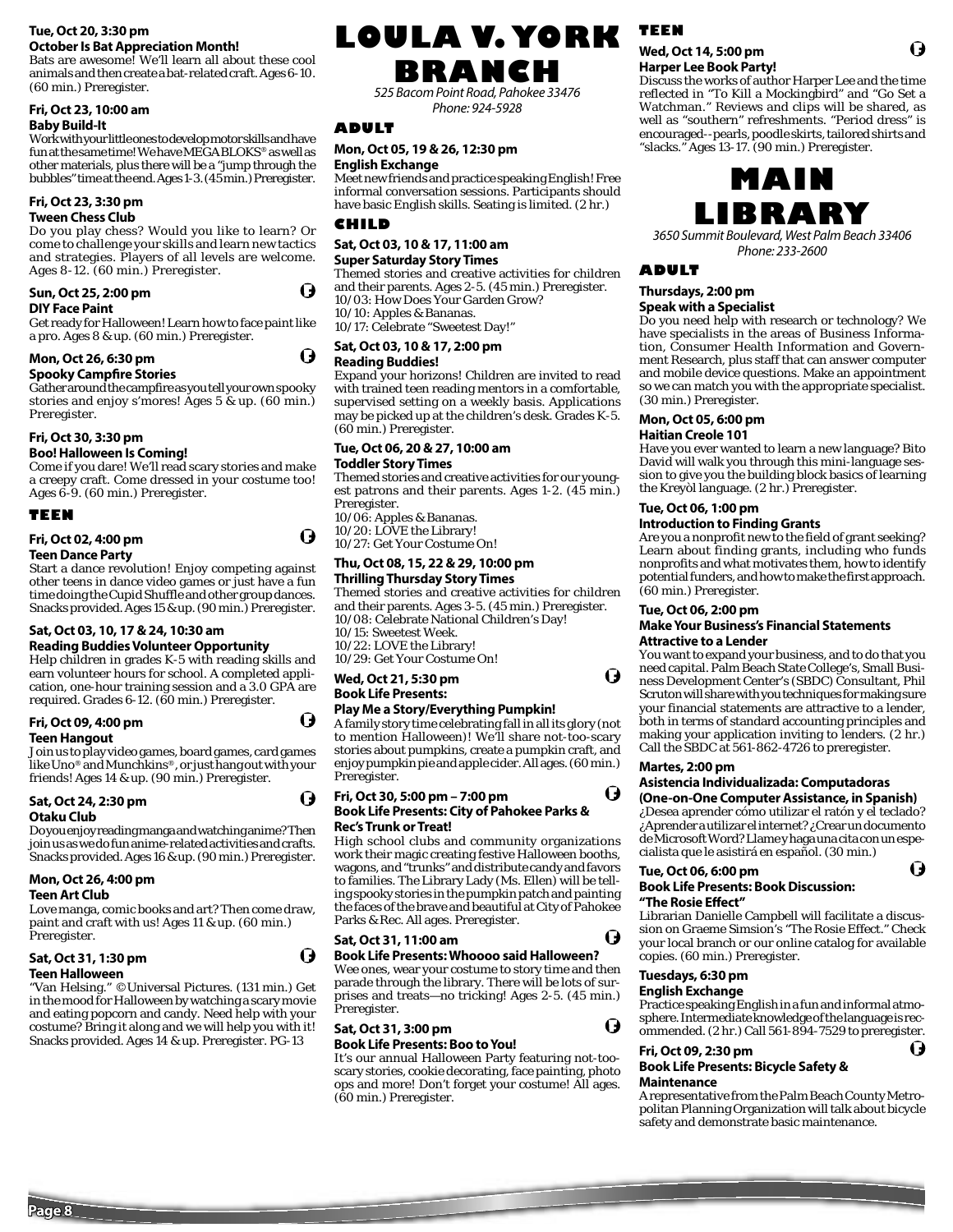#### **Sun, Oct 11, 2:00 pm Domingo, 11 de octubre, 2:00 pm Sunday Domino Club Domingo de Dominó**

Do you enjoy playing dominoes? Join our Domino Club and play with other participants. Sets will be provided or you can bring your own. (90 min.) Preregister.

¿Te gusta jugar al dominó? Únete a nuestro club de dominó y juega con otros participantes. Conjuntos serán proporcionados o usted puede traer su conjunto. (90 min.) Se requiere registrarse.

#### **Tue, Oct 13, 20 & 27, 1:00 pm CreationStation Demonstration**

Learn about the CreationStation digital media lab at the Main Library. Library staff will demonstrate one way that CreationStation can be used to create multimedia projects. You'll also find out how you can share your work on the CreationStation website. Space is limited. (30 min.)

10/13: Converting VHS to digital format. 10/20: Using a drawing tablet.

10/27: Photography for eBay.

#### **Tue, Oct 13, 6:00 pm**

## **Book Life Presents: On Tap:**

**The Local Craft Beer Scene** 

Curious about craft beer? Join Doug Fairall, Beer Writer for New Times, for an introduction to the South Florida craft beer scene. Learn about local breweries, craft beer bars, and popular brews. (60 min.) Preregister.

#### **Wed, Oct 14, 2:00 pm Hispanic Heritage Month Trivia**

Celebrate Hispanic Heritage Month and test your knowledge of famous Hispanics, countries and other

interesting facts. Teams of 2-6 will compete to win prizes. Bring your friends to form a team or join others and play along. (90 min.) Preregister.

## **Wed, Oct 14, 2:00 pm**

#### **Government Contracting Basics**

Jackie Rule, Consultant at Palm Beach State College's Small Business Development Center (SBDC), will cover registration processes within the government sectors, general marketing ideas, certification programs available to your firm, and research tips. (90 min.) Call the SBDC at 561-862-4726 to preregister.

## **Wed, Oct 14, 6:30 pm**

#### **Naturalization Information Session**

US Citizenship and Immigration Services Officer Don Jarrell will provide an overview of the naturalization process, how to apply for it, and the general eligibility requirements. Study materials will be provided. (60 min.) Preregister.

#### **Thu, Oct 15, 6:00 pm**

#### **Buying a Car: How Not To Get Scammed**

Join Michele Larkin, Palm Beach County Consumer Affairs Investigator, as she provides helpful steps when buying a new or used car. (60 min.) Preregister.

## **Fri, Oct 16, 2:00 pm**

### **Movies at Main**

"The Age of Adaline." ©Lions Gate Films, Inc. (109 min.) PG-13

## **Wed, Oct 21, 6:00 pm**

## **Florida Natural Life Cinema**

"Unseen Everglades: Inside a Legendary Wilderness." ©Tropic Moon Media. (60 min.) Join Everglades enthusiasts from all over for this important documentary about Florida's beloved Everglades. The film examines the many aspects of this complex family of ecosystems – its role in the state's history and the challenges it faces today. A 30-minute panel discussion will follow. Co-sponsored by the Audubon Society of the Everglades and the Sierra Club, Loxahatchee Group. All ages. (2 hr.) Preregister. Shown with permission. Not rated.

## **Thu, Oct 22, 5:00 pm Genealogy Fair**

The Genealogical Society of Palm Beach County invites you to their second annual genealogy fair. Visit different exhibits to help with your genealogical research, then take a tour of the Society's library. Light refreshments provided. (3 hr.) Preregister.

#### **Mon, Oct 26, 2:00 pm**

#### **In the Community: Down Syndrome**

Join Teri Harmon, Executive Director of the Gold Coast Down Syndrome Organization for a dynamic discussion about adults with Down Syndrome in our community and the services Gold Coast offers to families. All ages. (60 min.) Preregister.

#### **Wed, Oct 28, 1:00 pm Introduction to Proposal Budgeting**

Learn step-by-step instructions on how to generate a standard project budget for a foundation proposal, basic components of a project budget including income and expenses, and how to estimate the realistic cost of a project. Prior attendance at Proposal Writing Basics is recommended. (60 min.) Preregister.

#### **CHILD**

(J

O

#### **Thu, Oct 01 & 22, 3:00 pm Geography Club**

Our journey across the country is drawing closer to the end! We will be traveling to the 47th and 48th stops this month. Ages 7-9. Limit 20. (45 min.) Preregister. 10/01: Oregon, the Beaver State.

10/22: Washington, the Evergreen State.

#### **Sat, Oct 03, 2:00 pm Paint a Galaxy**

A starry night sky can be such a joy to watch. We will attempt to transfer that beauty onto paper. All supplies provided, just bring your creativity! Ages 9-12.

## (45 min.) Preregister. **Sat, Oct 03, 2:00 pm**

#### **Computer Tips for Students**

Do you have a research paper or science fair project due? Not sure where to start? Learn how to successfully navigate our databases, copy and paste pictures/ graphics into your paper, and much more! Grades 2-5. (60 min.) Preregister.

## **Mon, Oct 05, 3:00 pm**

**Health Train**

All aboard! Take a ride with us on the food pyramid express. We will discuss healthy food choices, and have a craft. Don't miss out, come and see what fun food is all about! Ages 4-7. (45 min.) Preregister.

#### **Thu, Oct 08, 4:00 pm Cuéntame Un Cuento - Tell Me a Story with Carrie Sue Ayvar**

Flowing seamlessly between Spanish and English, Carrie Sue Ayvar chooses from her large repertoire of personal and traditional tales to connect people, languages and cultures through her stories. Join us for a bilingual exploration of Hispanic Heritage through the Art of Storytelling. The journey begins with the simple phrase, "Había una vez -- Once upon a time." All ages. (45 min.) Preregister.

#### **Tue, Oct 20, 3:00 pm LEGO® Builders Club**

Come build, imagine and play with our collection of LEGO® bricks. Grades 1-5. Limit 25. (60 min.) Preregister.

### **Mon, Oct 26, 2:00 pm**

## **Halloween Story Time Special**  Boo! Let's get ready for Halloween! We can have a story

or two, spooky songs, and a pumpkin craft. Ages 2-5. Limit 24. (45 min.) Preregister. O

#### **Thu, Oct 29, 3:00 pm Magic Tree House Book Club**

Join us as we explore the Amazon with Jack and Annie. Sign up at the children's desk to receive copies of "Afternoon on the Amazon" and "Magic Tree House Fact Tracker: Rain Forests" to check out. Ages 6-10. Limit 19. (45 min.) Preregister.



#### **Sat, Oct 31, 2:30 pm Tween Time Halloween Party**

Join us for what is sure to be a scary good time! Spooky crafts, deliciously creepy food, and bewitching games await you at our celebration. Ages 8-11. Limit 25. (60 min.) Preregister.

#### **TEEN**

#### **Tuesdays, 5:00 pm – 7:00 pm CreationStation Teen Time**

Teens will have the opportunity to work with any specific software or equipment currently featured. Have you wanted to create your own mix in GarageBand? Do some editing with Photoshop? Begin creating your own video game? Shoot and edit your own film? The CreationStation can help with that! A CreationStation mentor will be on hand to assist teens during the open time.

#### O **Wed, Oct 07, 6:00 pm Teen Reading Cafe**

Bring a book, comic, short story, fanfic or manga. Chat with the group about it while enjoying pizza and drinks. Bring friends or make new ones. Grades 6-12. Limit 20. (60 min.) Preregister.

#### **Sun, Oct 18, 9:00 am Teen Read Week**

To celebrate Teen Read Week, we encourage you to read for the fun of it! Come to the children's desk anytime between Oct 18-24 to pick up one or all of the special Teen Read Week activities. For each activity completed, you'll be entered into a prize drawing. Grades 6-12. (60 min.)

#### **Wed, Oct 21, 6:00 pm**

#### **Teen Halloween**

"Hocus Pocus." ©Walt Disney Pictures. (95 min.) Let's celebrate Halloween with food and pumpkin decorating, while we watch three 17th century witches brew a hilarious cauldron of mischief and mayhem in present-day Salem. Costumes are encouraged! Grades 6-12. Limit 15. (2 hr.) Preregister. PG

## **OKEECHOBEE BOULEVARD BRANCH**

5689 Okeechobee Boulevard, West Palm Beach 33417 Phone: 233-1880

## **ADULT**

O

#### **Thu, Oct 15, 10:30 am Book Life Presents: Book Discussion:**

#### **"The Hundred-Foot Journey"**

Share in a lively discussion of this light hearted ragsto-riches story that highlights the art of cooking, the blending of cultures and cuisines - Indian and French - and some of the trials and tribulations of restaurant life. Check your local branch or our online catalog for available copies. (60 min.) Preregister.

#### **Mon, Oct 19, 1:30 pm**

#### **Book Life Presents: Film Discussion**

"The Hundred-Foot Journey." ©Dreamworks Pictures. (122 min.) Preregister. PG

#### **Wed, Oct 21, 1:00 pm**

#### **Techniques to Manage Stress**

Certified Meditation Teacher Joe Hamilton, with Hospice of Palm Beach County, will talk about stress reduction techniques to improve your health and general sense of well-being. (60 min.) Preregister.

#### **Thu, Oct 22 & 29, 2:00 pm**

#### **Book Life Presents: Frankenstein Film Festival**

- 10/22: "The Bride of Frankenstein." ©Universal Studios. (75 min.)Preregister.
- Not rated. 10/29: "I, Frankenstein." ©Lions Gate Films, Inc. (100 min.) PG-13

O

G





15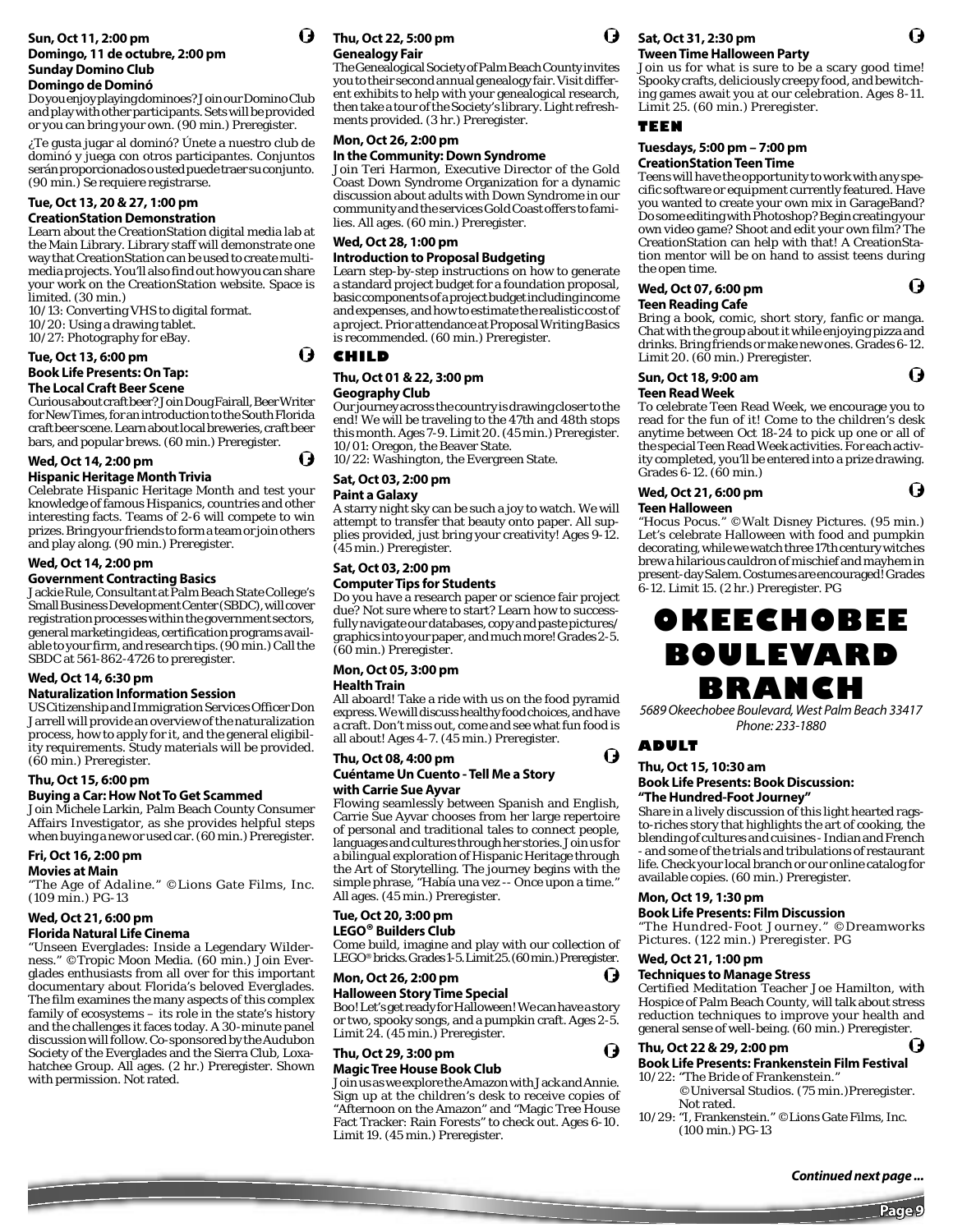#### **Mon, Oct 26, 1:00 pm**

#### **Afternoon Movie**

"Inherit the Wind." ©Metro-Goldwyn-Mayer, Inc. (127 min.) Preregister. Not rated.

#### **CHILD**

#### **Tue, Oct 06 & 20, 3:00 pm**

**Club LEGO®** Join us in making fun inventions using LEGO® bricks. Ages 6-12. (45 min.) Preregister.

#### **Wed, Oct 07, 3:30 pm**

#### **Cuéntame Un Cuento - Tell Me a Story with Carrie Sue Ayvar**

Flowing seamlessly between Spanish and English, Carrie Sue Ayvar chooses from her large repertoire of personal and traditional tales to connect people, languages and cultures through her stories. Join us for a bilingual exploration of Hispanic Heritage through the Art of Storytelling. The journey begins with the simple phrase, "Había una vez -- Once upon a time." All ages. (45 min.) Preregister.

## **Tue, Oct 27, 3:00 pm**

**Halloween Spooktacular**

Looking for something to do, until it's time to trick or treat? Enjoy not-so-spooky tales, activities and make a fun craft to celebrate the season. Costumes are welcome. Ages 3-9. (60 min.) Preregister.

**ROYAL PALM BEACH BRANCH**

500 Civic Center Way, Royal Palm Beach 33411 Phone: 790-6030

#### **ADULT**

## **Thu, Oct 01, 10:00 am**

**Banned Book Week Movie Discussion** "Fahrenheit 451." ©Universal Pictures. (105 min.) What better way to commemorate Banned Book Week than with a viewing and discussion of the movie based on Ray Bradbury's multi-award winning, dystopian novel about a future society where books are outlawed. Not rated.

#### **Sat, Oct 03 & 17, 10:00 am Fri, Oct 30, 10:00 am**

#### **Farewell to Downton Abbey**

The sixth and final season of the popular PBS series Downton Abbey will be airing in January 2016. Come see season five of Downton Abbey and remember the most memorable moments, characters, best quotes and look ahead to the new season. Tea and biscuits will be served. Ages 16 & up. (2 hr.)

10/03: Episodes 1 & 2. 10/17: Episodes 3 & 4.

10/30: Episodes 5 & 6.

## **Mon, Oct 05 & 26, 10:00 am**

**Writer's Therapy**

Are you an aspiring writer looking for constructive feedback? Join us in this informal round-table discussion where participants improve their craft by reading and discussing their works in progress. (2 hr.) Preregister.

#### **Mon, Oct 05, 19 & 26, 6:00 pm**

#### **English Exchange**

Practice speaking English in a fun and informal atmosphere. Intermediate knowledge of the language is recommended. (2 hr.) Call 561-894-7529 to preregister.

#### **Tue, Oct 06 & 20, 2:15 pm Art for Adults: Figure Drawing**

Charcoal and various other media will be provided. Ages 16 & up. (60 min.) Preregister.

- 10/06: Basic Figure Drawing: For the beginner. Learn the basic techniques for drawing the human figure and the principles of composition.
- 10/20: Advanced Figure Drawing: For the experienced artist. Working from a model, we will examine the elements of drawing the human figure and the principles of composition. We will also develop observational drawing skills by investigating proportion, form and gesture.

#### **Tue, Oct 13, 2:15 pm Thrilling Quilling: Fall Frills**

O

Dating from the Renaissance, quilling involves rolling, looping and curling strips of colored paper to make decorative designs. Join us as we learn basic techniques to create fancy scrolled fall designs to adorn gift bags or greeting cards. Ages 16 & up. (60 min.) Preregister.

#### **Wed, Oct 14, 2:30 pm**

#### **Improving Your Life Through Meditation**

Meditation can bring about a sense of calm and balance that benefits both your emotional, physical and spiritual well-being. It is easy to learn and can have many lasting and beneficial effects. Join John Bednarik for this enjoyable and informative program. Ages 16 & up. (90 min.) Preregister.

#### **Thu, Oct 15, 10:15 am**

#### **Adult Coloring: Dia de los Muertos!**

Celebrate culture through the popular craft of adult coloring. Borrowing form an ancient tradition of commemorating past loved ones, these iconic, intricate, floral, skull designs have become recognized in mainstream pop culture. Coloring pages as well as coloring materials will be provided. Ages 16 & up. (60 min.) Preregister.

## **Sat, Oct 17, 2:00 pm**

#### **Acoustic Java Jam**

Experience a caffeinated collection of local talent or bring your acoustic instruments and jam out. Coffee provided. (2 hr.)

#### **Wed, Oct 21, 2:15 pm**

#### **Book Discussion: "Go Set a Watchman"**

Join us for a lively discussion of Harper Lee's recently published novel "Go Set a Watchman." Originally written in the late 50s before she penned "To Kill a Mockingbird," see how Lee drew inspiration from these adult characters to create her Pulitzer prize-winning classic. Stop by the information desk to reserve a copy. (60 min.) Preregister.

#### **Thu, Oct 22, 2:00 pm**

O

#### **Royal Feature Film**

"Into the Woods." ©Walt Disney Pictures. (124 min.) Preregister. PG

## **Fri, Oct 23, 2:15 pm**

### **Culture-Vultures Take Note!**

Expecting out of town guests and wondering what there is to do? Bama Lutes Deal, Cultural Concierge with the Cultural Council of Palm Beach County, will lead an entertaining presentation showcasing the county's abundant and sophisticated cultural offerings, providing insider tips for finding discounted hotel rooms and affordable cultural venues with an overview of the upcoming 2015-16 season. (60 min.)

## **Mon, Oct 26, 2:00 pm**

## **Basic Computer Assistance: One-on-One**

Need help with your computer, tablet, eReader or other device? Call or stop by the information Desk any time this month to schedule your own 30 minute session with a staff member. One appointment per month per person. (30 min.) Preregister, beginning Sat, Aug 01.

## **Tue, Oct 27, 2:15 pm**

#### **Scherenschnitte**

Grab scissors and explore the Pennsylvania Dutch folk art of "scherenschnitte" as we make decorative, lacy, paper creations for Halloween, or any festive time of year. Ages 16 & up. (60 min.) Preregister.



O

U

#### **Sat, Oct 31, 2:00 pm Book Life Presents: Frankenstein Film Festival**

"The Bride of Frankenstein." ©Universal Studios. (75 min.) Considered one of the greatest of all Frankenstein movies. Preregister. Not rated.

Q

G

#### **CHILD**

## **Fri, Oct 09, 3:30 pm**

**The "Under Construction" LEGO® Crew** 

Use our LEGO® bricks to make your own fantastic creations! Work by yourself or as a team to bring our building challenges to life. Show us the kind of builder you really are! Ages 7-12. (60 min.) Preregister.

## **Sat, Oct 10, 10:30 am Stories & Songs for You!:**

#### **Cuentos y Canciones Para Ti!**

Mr. Parra Cebeira and the students of the John I. Leonard Community High School Club La Casa de Las Americas and the International Spanish Academy will be here to read stories and act them out in both Spanish and English. Make a related craft to remember the fun time you had at this bilingual experience. Ages 2 & up. (60 min.) Preregister.

#### **Tue, Oct 13, 3:30 pm**

#### **Cuéntame Un Cuento - Tell Me a Story with Carrie Sue Ayvar**

Flowing seamlessly between Spanish and English, Carrie Sue Ayvar chooses from her large repertoire of personal and traditional tales to connect people, languages and cultures through her stories. Join us for a bilingual exploration of Hispanic Heritage through the Art of Storytelling. The journey begins with the simple phrase, "Había una vez -- Once upon a time." All ages. (45 min.) Preregister.

## **Fri, Oct 16, 10:30 am**

### **Fire Engine Time!**

October is Fire Safety Month! Sparky, the Fire Safety Dog, and his friends from the Red Cross of Palm Beach County will be here to teach you about the importance of fire safety with a fun and educational puppet show. Afterwards, firefighters from Palm Beach County Fire Rescue will demonstrate some of their fire-fighting equipment, which will include an opportunity to "touch" a real fire engine! Ages 0-6. (75 min.) Preregister.

## **Sat, Oct 17, 2:30 pm**

**Pumpkin, Pumpkin**

Make a plump, little pumpkin using papier mache to get you in the mood for the season. All supplies provided. Ages 5-11. (45 min.) Preregister.

#### **Mon, Oct 19, 3:30 pm**

#### **Fashion for Your Wrist: Bracelet Making**

Design your own bangles and beaded bracelets. All supplies provided. Ages 7-12. (45 min.) Preregister.

## **Thu, Oct 22, 10:30 am**

**Read for the Record Challenge 2015** Our honored guest, Mayor Mattioli of the Village of Royal Palm Beach, will be here again to help us celebrate the Read for the Record Challenge. Listen to a special reading of this year's featured book "Not Norman: A Goldfish Story," by Kelly Bennett, as well as other fun books about different pets. Make a special craft to remind you of the fun time you had at our program. Ages 0-6. (60 min.) Preregister.

#### **Fri, Oct 23, 3:30 pm**

#### **Sensational Spiders and Creepy Crawlies**

Spiders, tarantulas, creepy crawlies … oh my! Join us as we learn about our eight legged friends by listening to stories and spider-related activities. Make a "notso-spooky" spider hat to wear home. All supplies provided. Ages 5-9. (45 min.) Preregister.

#### **Tue, Oct 27, 6:30 pm Pajamarama Story Time:**

#### **Who's Afraid of a Little Ol' Monster?**

Listen to silly stories about monsters and how they make us feel. Dance to the Monster Mash and make a "monsterous" craft to bring home, too! Don't forget to wear your favorite PJ's! Stuffed animals and siblings are welcome! Ages 3-6. (60 min.) Preregister.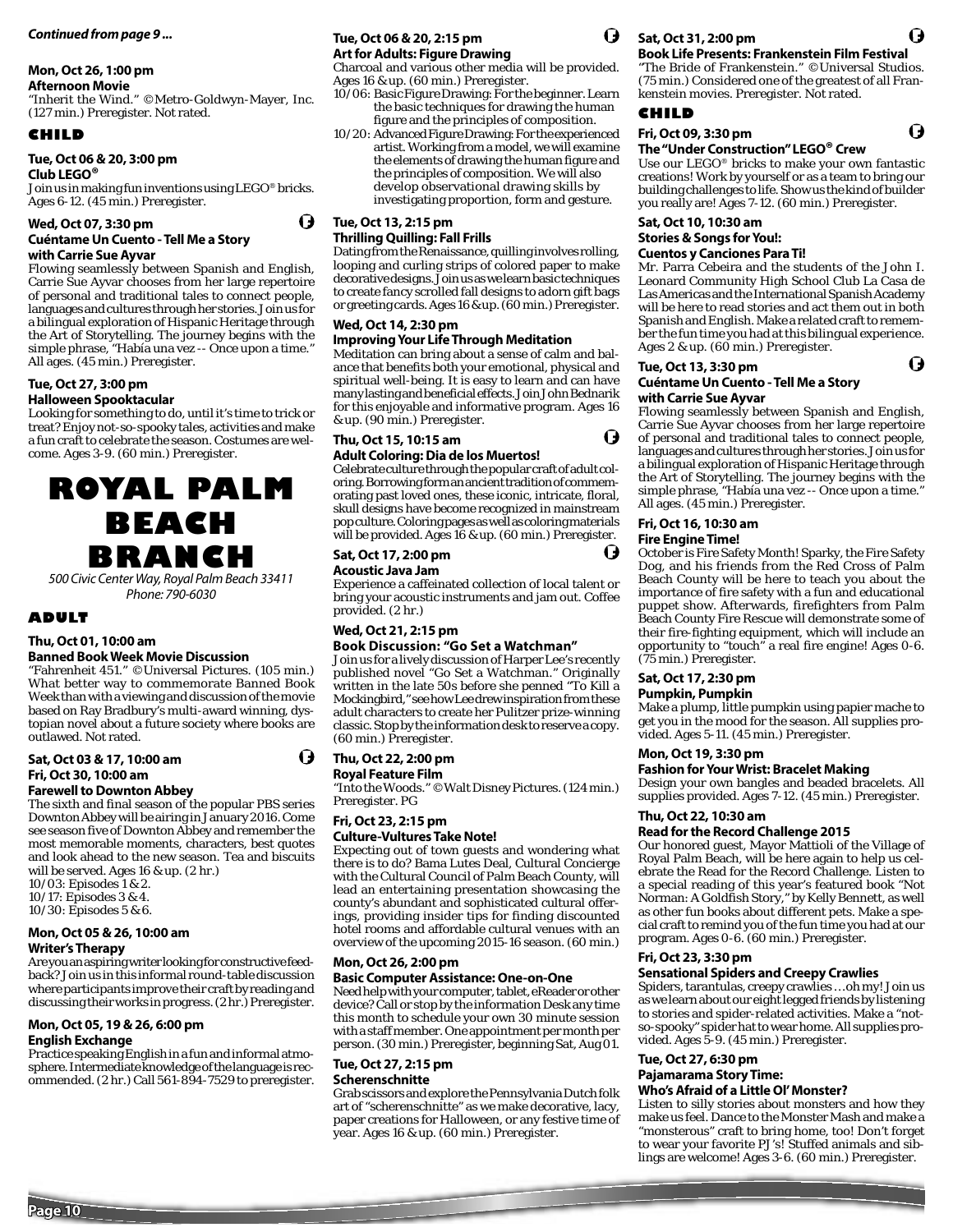#### **Wed, Oct 28, 6:00 pm "Not So Spooky" Movie Night**

"Hocus Pocus." ©Walt Disney Pictures. (95 min.) Kick back, relax and watch a fun movie with friends and family! Ages 8 & up. Preregister. PG

#### **Fri, Oct 30, 10:30 am Storybook Character Costume Parade & Story Time**

Come and march around the library in our annual costume parade dressed up as your favorite storybook character! Listen to some "not-so-scary" stories and make a special craft to take home. Ages 0-5. (60 min.) Preregister.

#### **Sat, Oct 31, 10:30 am**

#### **Hardly Haunted Tot Craft Time**

Come on in and make an adorable pumpkin, mummy or a spider that can be used as decorations for your own holiday party. All supplies provided. Ages 2-5. (45 min.) Preregister.

#### **TEEN**

#### **Sat, Oct 10, 2:00 pm**

#### **RPB Teen Xpressions**

Are you a writer? A poet? An artist? A musician? A fashionista? Here is your chance to share your original poems, writings, art work, etc. with a group of your peers. Ages 12-17. (45 min.) Preregister.

## **Sat, Oct 10, 3:00 pm**

#### **Anime Club**

Meet other teens who enjoy watching and talking about anime, eat Pocky and share your knowledge about manga. Snacks provided. Ages 12-17. (60 min.) Preregister.

#### **Sat, Oct 24, 10:00 am Breaking the Code!**

Are you interested in learning how to create websites or apps? Join us as we explore some popular websites to help get you started in the world of coding. Ages 12-17. (60 min.) Preregister.

#### **Sat, Oct 24, 2:00 pm**

#### **Who's Behind the Mask?: Make a Quilled Mask**

Learn how to roll strips of colorful paper to add beautiful designs onto a pre-cut paper mask. Ages 12-17. (60 min.) Preregister.

## **Sat, Oct 24, 3:00 pm**

#### **Teen Lip Sync Battle**

Show off your cool dance moves as you lip sync to your favorite spooky songs. The best lip sync routine will win a special prize! Ages 12-17. (60 min.) Preregister.



461 Old Dixie Highway North, Tequesta 33469 Phone: 746-5970

#### **ADULT**

#### **Fri, Oct 23, 2:30 pm**

#### **The Buzz About Honeybees**

Come learn about the importance of honeybees and beekeeping; what to do and what not to do to keep them healthy. Rose Caspary, a backyard beekeeper and edible plant gardener, will delve into the many products produced by honeybees including honey. Plus, find out what plants to grow to benefit honeybees. (90 min.) Preregister.

## **CHILD**

#### **Thu, Oct 15, 11:00 am Cuéntame Un Cuento - Tell Me a Story**

## **with Carrie Sue Ayvar**

Flowing seamlessly between Spanish and English, Carrie Sue Ayvar chooses from her large repertoire of personal and traditional tales to connect people, languages and cultures through her stories. Join us for a bilingual exploration of Hispanic Heritage through the Art of Storytelling. The journey begins with the simple phrase, "Había una vez -- Once upon a time." All ages. (45 min.) Preregister.

#### **Fri, Oct 30, 11:00 am Minnie Monster Bash**

Wear your favorite costume and join author Catherine Bailey, as she reads her book "Mind Your Monsters." Play games and create a monstrous creature to take home. Ages 3 & up. (60 min.) Preregister.

#### **TEEN**

#### **Tue, Oct 27, 6:00 pm Sugar Skull Art**

Learn the meaning behind sugar skulls and the Mexican holiday, Day of the Dead. Create your own bright and beautiful skull art décor. For our snack we will decorate sugar skull cookies. Ages 12 & up. (90 min.) Preregister.

## **WELLINGTON BRANCH**

1951 Royal Fern Drive, Wellington 33414 Phone: 790-6070

#### **ADULT**

G

#### **Thu, Oct 01, 6:30 pm Writer's Critique Workshop**

Share, offer and accept constructive criticism to improve your fiction, nonfiction and poetry in a supportive atmosphere led by Caryn DeVincenti, Regional Director of the Florida Writers' Association, Palm Beach County. (2 hr.) Preregister.

#### **Sat, Oct 03, 2:30 pm Banned Books Week Bingo**

Celebrate your freedom to read in support of "Banned Books Week" with a fun, informative and rewarding game of "Banned Books Bingo." Test your knowledge and learn about the reasons why some of your favorite books have been challenged or banned. Ages 10 & up. (60 min.) Preregister.

#### **Tue, Oct 06, 2:30 pm Medicare 101**

Are you having difficulty understanding your Medicare options and benefits? Join Desirae Carter of SHINE for a free Medicare 101 presentation; we will cover the five different parts of Medicare and how to decide between Original Medicare and a Medicare Advantage plan during the upcoming Open Enrollment Period. (90 min.) Preregister.

## **Wed, Oct 07, 6:30 pm**

#### **Landlord-Tenant Program**

Learn about the residential landlord-tenant relationship. This program will cover the drafting of the lease, the rights and responsibilities of the landlord-tenant, and court procedures in a landlord-tenant lawsuit. (2 hr.) Preregister.

#### **Thu, Oct 08, 6:30 pm Scrabble for Adults**

Join other Scrabble fans and enjoy a fun evening of word-play. Basic game knowledge required. Bring your own board if you have one. (2 hr.) Preregister.

#### **Tue, Oct 13, 6:30 pm Zumba® Gold**

ø

Join the party in this Latin inspired dance fitness class where we mix fun moves and rhythms to burn calories. Suitable for active older adults and beginners. Don't forget your towel and water! (60 min.) Preregister.

#### **Wed, Oct 14, 10:00 am – 12:00 pm Basic Computer Assistance: One-on-One**

Do you have questions about Windows, Internet searching, MS Word or Excel, email, mousing or library technology? Call to make an appointment for a half hour, one-on-one session with a librarian.



U

## **Thu, Oct 15, 6:30 pm**

#### **Jueves, 15 de octubre, 6:30 pm Latin American Classical Music on Viola with David Pedraza**

#### **Música Clásica de Latinoamérica en Viola, de David Pedraza**

Mexican violist David Pedraza performs classical music by Latin American composers. (60 min.) Preregister. El violista mexicano David Pedraza interpreta música clásica de compositores latinoamericanos. (60 min.) Se requiere registrarse.

## **Mon, Oct 19, 6:30 pm**

#### **Chess Club for Adults**

Chess fans unite to practice strategy skills with other players. Basic game knowledge required (60 min.) Preregister.

#### **Tue, Oct 20, 2:00 pm**

**Book Life Presents: Frankenstein Film Festival:**  "Abbott and Costello Meet Frankenstein." ©Universal

Pictures. (83 min.) Preregister. Not rated. Q

**Thu, Oct 22, 6:30 pm** 

#### **Coloring for Grownups**

It's not just for kids. Coloring is a relaxing activity, even for adults. Come out and treat yourself to some free time to color, listen to music, and socialize. Coloring engages both sides of your brain because it is both tactile and creative. We'll supply creative coloring sheets and colored pencils, but bring your own favorite coloring tools if you like. (60 min.) Preregister.

#### **CHILD**

Children's and Teens' programs are offered on a first-come, firstserved basis, unless otherwise stated.

#### **Fri, Oct 02, 2:30 pm**

#### **Banned Books Week Movie**

"Harry Potter and the Sorcerer's Stone." ©Warner Bros. (152 min.) PG

#### **Mon, Oct 05, 3:00 pm**

**Art Club**

Live through your art by exploring different mediums. Dress to get messy. Ages 6 & up. Limit 20. (45 min.)

#### **Wed, Oct 07, 3:30 pm**

#### **Not Your Grandma's Bingo**

Create your own card and see if luck is on your side. Join the fun and win a prize! Ages 5-12. Limit 25. (40 min.)

## **Fri, Oct 09, 10:15 am**

**My First Movie** "A Bug's Life." ©Walt Disney Pictures. (96 min.) G

## **Tue, Oct 13, 10:30 am**

#### **Cuéntame Un Cuento - Tell Me a Story with Carrie Sue Ayvar**

Flowing seamlessly between Spanish and English, Carrie Sue Ayvar chooses from her large repertoire of personal and traditional tales to connect people, languages and cultures through her stories. Join us for a bilingual exploration of Hispanic Heritage through the Art of Storytelling. The journey begins with the simple phrase, "Había una vez -- Once upon a time." All ages. (45 min.) Preregister.

#### **Wed, Oct 14, 3:00 pm**

#### **Creative Coloring**

Explore your creative side with intricate coloring pages and make frames to showcase your designs. Ages 6-11. Limit 20. (45 min.)

#### **Mon, Oct 19, 3:00 pm**

**Craftapalooza**

Lots of artistic fun! Choose to create multiple crafts from our fun selections. Ages 2-6. Limit 50. (60 min.)

#### **Tue, Oct 20, 3:00 pm**

**Game Day**

Bring a Friend for Wii gaming and board game fun! Ages 8-12. Limit 24. (90 min.)

**Continued next page ...**

O

Q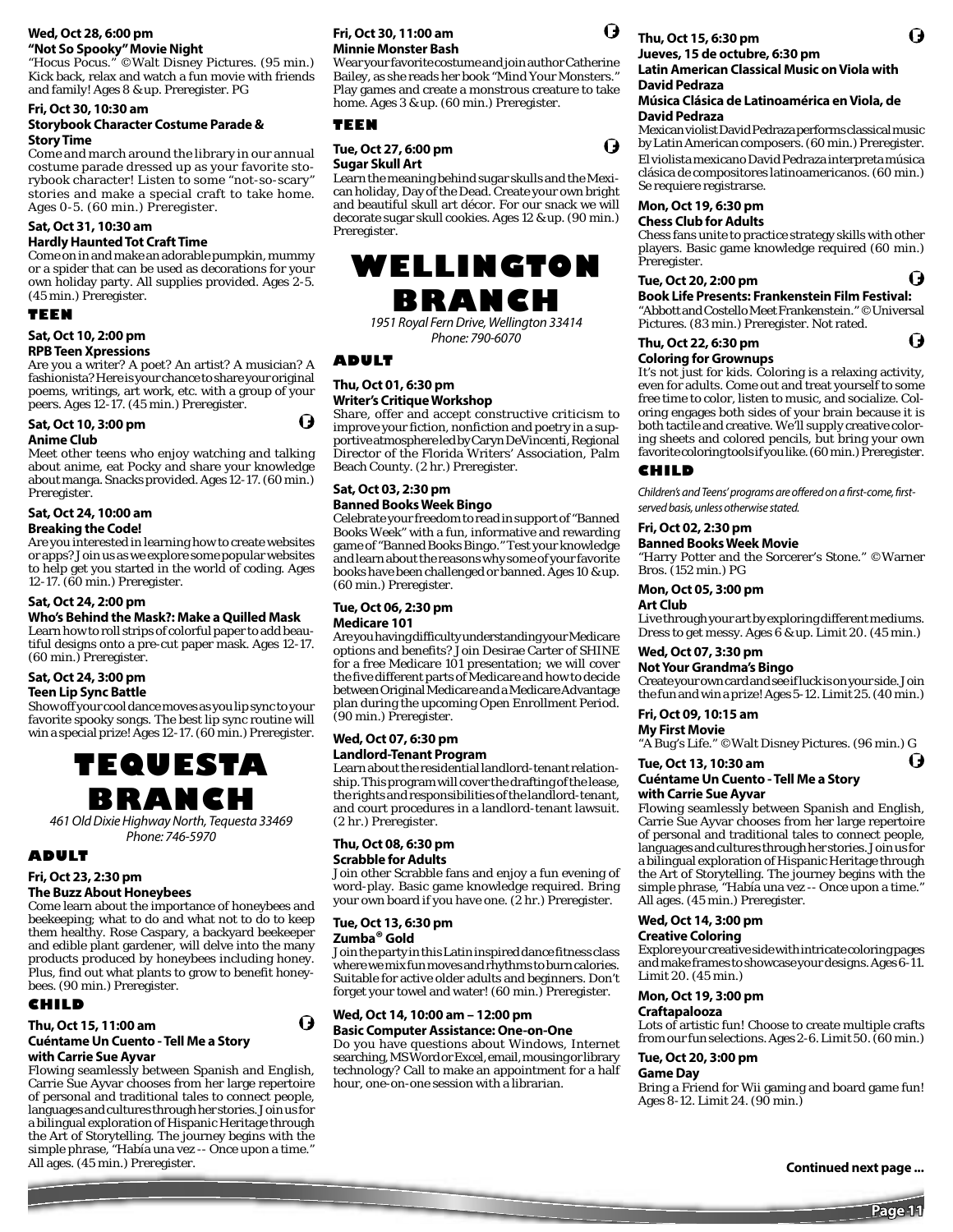#### **Wed, Oct 21, 3:00 pm Thu, Oct 29, 2:30 pm**

#### **Movie Matinee**

- 10/21: "Stuart Little." ©Colombia Pictures Industries Inc. (85 min.) PG
- 10/29: "Frankenweenie." ©Walt Disney Pictures. (90 min.) PG

#### **Sat, Oct 24, 11:00 am**

#### **Creepy Creatures**

Bats, spiders, monsters, oh my! Gather 'round for some fun and friendly stories, songs and a craft featuring some creepy critters. Ages 2-6. Limit 40. (45 min.)

#### **Mon, Oct 26, 3:00 pm**

#### **LEGO® Bricks**

Create vehicles or buildings out of LEGO® bricks. Ages 6-12. Limit 25. (45 min.)

#### **TEEN**

#### **Wed, Oct 07, 6:00 pm**

#### **Pizza Chat**

Bring a book, comic, short story, magazine, fanfic or manga. Chat with the group about it while enjoying pizza and drinks. Ages 12-17. Limit 24. (60 min.)

#### **Tue, Oct 13, 6:00 pm**

#### **Card Sharks**

Yu-Gi-Oh!, Magic: The Gathering, Pokémon or just a regular card game. Play against others, trade or just make new friends. Ages 12-17. Limit 25. (90 min.)

#### **Wed, Oct 21, 6:00 pm**

#### **Anime Nation**

View new anime titles. Snacks provided. Ages 12-17. (2 hr.)

## **Thu, Oct 22, 6:00 pm**

**Teen Read Week: Chapters & Chatting** 

In celebration of Teen Read week, come chat about your favorite books and make bookmarks to make sure you always save your spot. Snacks provided. Ages 12-17. Limit 20. (60 min.)

#### **Tue, Oct 27, 6:00 pm**

#### **Teen Takeover**

A night for teens only! Enjoy Wii games, board games and more. Bring a friend or make new ones. Snacks provided. Ages 12-17. Limit 30. (2 hr.)



18685 State Road 7, Boca Raton 33498 Phone: 470-1600

## **ADULT**

#### **Thu, Oct 01, 10:00 am**

## **Genealogy Help: One-On-One Sign Up**

Want to learn about your family tree? Call or stop by the Information Desk any time this month to schedule your own 30-minute session with a librarian who will guide you through online genealogy research. One appointment per month, per person. (30 min.) Preregister.

#### **Thu, Oct 01, 10:00 am**

#### **Tech Talk: One-on-One Sign Up**

Need help with your computer, eReader or other device? Call or stop by the information desk any time this month to schedule your own 30-minute session with a techie/librarian. One appointment per month, per person. (30 min.) Preregister.

#### **Thursdays, 1:00 pm**

#### **Books on Screen**

**Page 12**

Enjoy a selection of films based on books. You may be surprised to learn that every one of these films was actually a book first!

- 10/01: "GoodFellas." ©Warner Bros. (146 min.) Based on the book "Wiseguy: Life in a Mafia Family," by Nicolas Pileggi. R
- 10/08: "Field of Dreams." ©Universal Pictures. (107 min.) Based on the book "Shoeless Joe," by W.P. Kinsella. PG
- 10/15: "Ordinary People." ©Paramount Pictures. (124 min.) Based on the book "Ordinary People," by Judith Guest. R
- 10/22: "Blade Runner The Final Cut." ©Warner Bros. (114 min.) Based on the book "Do Androids Dream of Electric Sheep," by Philip K. Dick. R
- 10/29: "Mary Shelley's Frankenstein." ©Columbia Pictures Industries Inc. (123 min.) Based on the book "Frankenstein, or, The Modern Prometheus," by Mary Wollstonecraft Shelley. R

#### **Mon, Oct 05, 19 & 26, 1:00 pm**

#### **English Exchange**

Practice speaking English in a fun and informal atmosphere. Intermediate knowledge of the language is recommended. (2 hr.) Call 561-894-7529 to preregister.

Ô **Wed, Oct 07 & 21, 1:00 pm Let's Play Scrabble!** 

Join with your neighbors to play this classic word game for fun, following the official Scrabble rules. (2½ hr.)

## **Sat, Oct 10, 2:00 pm**

#### **Trivia Contest!**

(J

(J

O

I)

O

Teams of 2-6 will answer trivia questions and compete to win prizes. Bring your friends to form a team or join others and play along. (90 min.)

#### **Tue, Oct 13, 2:00 pm**

#### **Cooking the Books**

Choose from a selection of Italian cookbooks. Discuss and share recipes and techniques with foodie/librarian Stacy Alesi. Books available at the information desk. (60 min.)

## **Wed, Oct 14, 2:00 pm Childhood Favorites:**

#### **Adult Book Discussion Series**

Revisit an old favorite with a grown-up perspective or discover a new favorite book. This month read "Charlotte's Web," by E.B. White. Books available at the information desk. (60 min.)

#### **Wed, Oct 14, 6:45 pm**

**Lean In Circle**

A Lean In Circle is a group of women who meet regularly to share and learn together about leadership. New members are welcome. (2 hr.)

#### **Thu, Oct 15, 7:00 pm**

#### **Comics & Coffee: Adult Book Discussion Series**

Whether you're a longtime comic fan or just getting started, this is the book club for you! Discuss great graphic novels and enjoy free delicious coffee. This month read "The Divine," by Boaz Lavie, Asaf Hanuka and Tomer Hanuka. Books available at the information desk. (90 min.)

#### **Sun, Oct 18, 2:00 pm**

#### **Italian Heritage Cinema**

"My Italian Secret: The Forgotten Heroes." ©Storyville Films. (90 min.) An official selection of the Hamptons International Film Festival and Rome International Film Festival, this documentary film chronicles the incredible true story of Gino Bartali. Bartali is a charismatic Italian sports idol and Tour de France cycling champion, who at the height of his career, risked his life to save Italian Jews and other refugees fleeing the Nazis in World War II. All ages. Shown with permission. Not rated.

#### **Tue, Oct 20, 2:00 pm Crafternoon: Button Paintings**

Learn how to create a unique work of art with acrylic paints. Then take the next step and glue buttons onto it to produce a mixed media masterpiece. All materials provided. (90 min.)

#### **Fri, Oct 23, 11:00 am – 3:00 pm From Coverage to Care Workshop**

Understand your new health care benefits, and how you can connect to primary care and preventative services. Informational workshop followed by oneon-one assistance to learn more about the Affordable Care Act process ... from coverage to care. Learn from a health care attorney about how to overcome barriers to health care. Presented in partnership with Enroll Palm Beach. Walk-ins are welcome! Preregister.

## **Sun, Oct 25, 2:00 pm Where Did You Come From?**

#### **Immigration Records**

We all want to know where our ancestors came from, but searching immigration records can be one of the most difficult parts of genealogy research. This lecture will cover online resources and tips for finding these important records. (60 min.)

#### **Tue, Oct 27, 2:00 pm**

#### **Pre-Pub Book Club**

Ever wished that you could get your hands on a book before it hits the library's shelf? A Pre-Pub is an advance copy that is not quite ready for publication. Read new fiction and nonfiction 2-3 months before publication, then come back and discuss what you've read. (60 min.)

#### **Wed, Oct 28, 3:00 pm**

#### **Tech Talk: Write Your Résumé (Hands-on)**

Learn to write an eye-catching and informative résumé that will help you land the job you want. Word processing experience required. (60 min.) Preregister.

I,

#### **Thu, Oct 29, 1:00 pm**

#### **Book Life Presents: Frankenstein Film Festival**

"Mary Shelley's Frankenstein." ©Columbia Pictures Industries Inc. (123 min.) Preregister. R

#### **CHILD**

I)

**Sat, Oct 03, 10:30 am**

#### **Be a Friend, Be an Ally**

This parent-child workshop explores the importance of using kind words and actions through art and circle time activities. Participants will talk about children being unfair to others at school or on playgrounds and children will learn a song that will help them practice skills to stand up for themselves and others when they notice exclusion and unfairness. Presented by the Anti-Defamation League. Ages 4-6 and their parent or caregiver. (60 min.) Preregister.

#### **Mon, Oct 05 & 26, 10:30 am**

#### **Bouncing Babies**

Baby and parents or caregivers are invited to share in a time of stories, songs and finger plays. Ages 3-12 mos. (30 min.) Preregister.

#### **Jueves, 08 de octubre, 3:30 pm**

#### **¡Aprendamos sobre los dinosaurios!**

**(Learn About Dinosaurs, Story Time, in Spanish)**

Será toda una aventura descubrir los dinosaurios por medio de historias y de una linda manualidad. Edades 3 en adelante. (45 min.)

## **Sat, Oct 10, 10:30 am**

O

Q

**LEGO® Time**

Show off your building skills. Use our blocks and share your creations with the group. Ages 5-10. (60 min.) Preregister.

#### **Sat, Oct 17, 10:30 am**

#### **Saturday Toddler Time**

Listen to a story or two. We'll also dance and sing to fun songs and finger plays. Ages 1-2. (30 min.) Preregister.

Stop by the story time room for a casual craft time featuring a variety of simple crafts. Ages 3-9. (60 min.)

Gather with other Minecraft enthusiasts. Bring your device and challenge other players. Minecraft themed activity pages also available. Ages 7 & up. (90 min.)

Wear a costume or just come as yourself and make a special Halloween themed craft while listening to fun Halloween music. Ages 3 & up. (45 min.) Preregister.

Gather with other ghouls, goblins, heroes, princesses and just regular kids for a monstrous time of Halloween stories, a short film, game and crafts. Ages 5-10.

#### **Fri, Oct 23, 2:30 pm Afternoon Crafts**

**Sat, Oct 24, 10:30 am Minecraft Mania**

**Fri, Oct 30, 11:30 am Halloween Crafts**

**Sat, Oct 31, 11:00 am Monster Mash**

(60 min.) Preregister.

Preregister.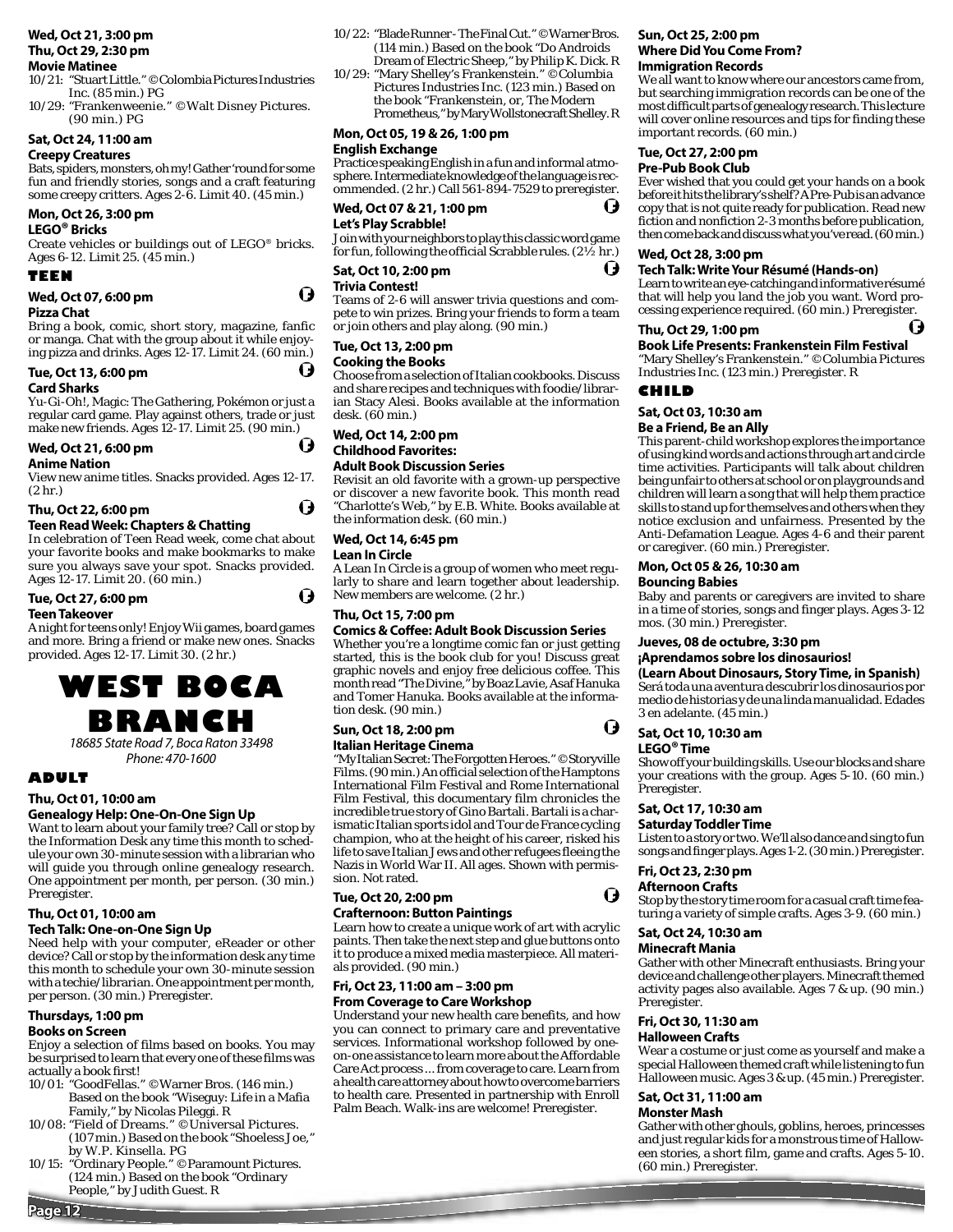## **TEEN**

#### **Sat, Oct 10, 2:30 pm Drinking Straw Weaving**

We'll take a look at the art of Mayan weaving then try our hand making mini woven creations with drinking straws and brightly colored yarn. Use your weaving as a bookmark, bracelet, or just a beautiful decorative piece. Grades 6-12. (90 min.) Preregister.

## **Sat, Oct 17, 2:30 pm**

#### **Sharpie Tie-Dye**

Make a unique tie-dye T-shirt or a cool accessory with sharpies and rubbing alcohol. Bring a plain white T-shirt, pillowcase, socks or whatever you want to tie-dye. Grades 6-12. (60 min.) Preregister.

#### **Sat, Oct 24, 3:00 pm String Art**

Discover the cool effects you can get systematically stringing colorful string in straight lines through holes in a small hole-punched board. Grades 6-12. (90 min.) Preregister.



Phone: 734-5556

#### **ADULT**

#### **Thu, Oct 01, 2:00 pm**

#### **Banned Books Bingo**

Celebrate your freedom to read in support of "Banned Books Week" with a fun, informative and rewarding game of "Banned Books Bingo." Test your knowledge and learn about the reasons why some of your favorite books have been challenged or banned. (60 min.) Preregister.

**Wed, Oct 07, 14 & 21, 9:00 am – 11:00 am Wed, Oct 28, 2:00 pm – 4:00 pm**

#### **Book-a-Librarian: eBooks**

Book an appointment for a one-on-one session with a library staff member. Call to find out what you need to bring along with your eReader. Appointment times are Wednesdays between 9:00-11:00 am and only 2:00- 4:00 pm on Oct 28. (30 min.) Preregister.

#### **Thu, Oct 08, 2:00 pm Book Life Presents: Book Discussion: "The Rosie Eff ect"**

Librarian Danielle Campbell will facilitate a discussion on Graeme Simsion's "The Rosie Effect." Check your local branch or our online catalog for available copies. (60 min.) Preregister.

## **Sat, Oct 10, 1:30 pm**

#### **Popcorn & a Movie**

"Frida." ©Miramax. (118 min.) Celebrate Hispanic Heritage Month. Preregister. R

#### **Tue, Oct 13, 7:00 pm**

#### **Sherlock Holmes Mystery Club**

The game's afoot with facilitator Howard Schoen and other Sherlock fans for films and discussions of the renowned literary detective. (75 min.)

#### **Thu, Oct 15, 2:00 pm**

#### **Crafternoon: Halloween Silhouettes**

What is your favorite Halloween symbol: a witch, a ghost, a pumpkin? Trace and cut out silhouettes of your favorite Halloween designs in black construction paper and mount them on book pages. These decorations bring a spooky ambience to any room! Materials provided. (60 min.) Preregister.

## **Thu, Oct 15, 6:30 pm**

#### **Writers' Critique Group**

Share, offer and accept constructive criticism to improve your fiction, nonfiction and poetry in a supportive atmosphere led by Caryn DeVincenti, Regional Director of the Florida Writers' Association, Palm Beach County. (2 hr.) Preregister.

## **Fri, Oct 16, 2:00 pm**

**Internet & Mobile Device Safety for Seniors** As more daily tasks (shopping, banking, working and socializing) get done on a computer or mobile device, the opportunities to expose personal data increase. Fortunately, there are many tips and tools to help you make safe and secure transactions online and on the go. This workshop gives you the know-how to make wiser and safer decisions. (60 min.) Preregister.

#### **Mardi, 20 Octobre, 10:00 am Jeudi, 29 Octobre, 2:00 pm Madi, 20 Oktob, 10:00 am Jedi, 29 Oktob, 2:00 pm Book-a-Librarian, in Creole and French Asistans pèsonèl an Kreyòl /Individuelle**

#### **Assistance en Français**

Bezwen èd pou itilize yon òdinatè, fè yon rezime, ranpli epi voye aplikasyon sou Internet oswa itilize sit entènèt bibliyotèk Palm Beach la pou ou aprann Anglè gratis? Rele pou ou pran randevou ak yon bibliyotekè ki pale Kreyòl pou ede ou. (30 min.) Anregistre alavans.

Vous voulez apprendre à naviguer le web, créer un document sur Microsoft, insérer une pièce jointe, utiliser les ressources numériques de la médiathèque. Appeler pour planifier une séance de formation individuelle gratuite en français. (30 min.) Sur rendez-vous.

#### **Tue, Oct 20, 6:30 pm**

#### **Martes, 20 de octubre, 6:30 pm Tertulia Literaria (Book Discussion, in Spanish:**

**"Tear This Heart Out" )**

Únase a nosotros para una discusión sobre "Arrancame La Vida" de Ángeles Mastrett. Las copias están disponibles en el mostrador de Información. (90 min.)

## **Thu, Oct 22, 2:00 pm – 6:00 pm**

#### **From Coverage to Care Workshop**

Understand your new health care benefits, and how you can connect to primary care and preventative services. Informational workshop followed by oneon-one assistance to learn more about the Affordable Care Act process ... from coverage to care. Learn from a health care attorney about how to overcome barriers to health care. Presented in partnership with Enroll Palm Beach. Walk-ins are welcome! Preregister.

#### **Tue, Oct 27, 2:00 pm**

## **Bacteria and Viruses: Friends or Foes**

Eric J. Pesetsky, M.D. from Bethesda Memorial Hospital navigates the fascinating world of bacteria and viruses to understand which positively or negatively impacts a healthy lifestyle. Learn how to decipher which bacteria and viruses are working with or against you. (60 min.) Preregister.

#### **Tue, Oct 27, 6:00 pm**

H

O

#### **Gold Coast Paranormal Society Presents "Introduction to Ghost Hunting"**

The Gold Coast Paranormal Society, a volunteer group of experienced researchers who specialize in documenting the unexplained, investigate paranormal activity and demonstrate equipment and evidence. (60 min.) Preregister.

#### **Thu, Oct 29, 2:00 pm Book Club Toolkit**

Whether you are a member of an established book club or interested in starting a new one, this workshop is for you! A reference librarian will help you discover library resources that can enhance your book club and share strategies for making book discussions an enjoyable experience for everyone. (60 min.) Preregister.

#### **CHILD**

#### **Mon, Oct 05, 6:00 pm Nighttime Storytime**

Make a date to participate in the monthly nighttime story time. Age 3 & up. (45 min.) Preregister.

#### **Tue, Oct 06, 4:00 pm**

#### **Cuéntame Un Cuento - Tell Me a Story with Carrie Sue Ayvar**

Flowing seamlessly between Spanish and English, Carrie Sue Ayvar chooses from her large repertoire of personal and traditional tales to connect people,

languages and cultures through her stories. Join us for a bilingual exploration of Hispanic Heritage through the Art of Storytelling. The journey begins with the simple phrase, "Había una vez -- Once upon a time." All ages. (45 min.) Preregister.

#### **Wednesdays, 3:00 pm**

**Chess Class for Beginners**

Discover the basics of chess and polish your skills. Led by library staff. Ages 8-12. (30 min.)

#### **Wednesdays, 3:30 pm**

#### **Chess Club**

Challenge other chess enthusiasts for a game or two and perfect your own skills. Ages 8-12. (60 min.)

#### **Wednesdays, 4:45 pm**

**Reading Buddies**

Need practice reading? Children in grade K-5 can work once-a-week with a teen to read together and play fun literary games. Grades K & up. (60 min.) Preregister.

#### **Sat, Oct 10, 10:15 am**

**Block Party: LEGO® Bricks** 

Builders create vehicles, buildings or animals out of LEGO® bricks. Ages 6-10. (45 min.) Preregister.

#### **Tue, Oct 20, 4:00 pm**

#### **Spooky Craftapalooza**

Enjoy a scary good time by creating some creepy crafts to scare away the ghouls. Ages 8-12. (45 min.) Preregister.

#### **Sat, Oct 24, 11:00 am**

**Make & Take Crafts**

Try your hand at a variety of projects for crafty kids to create and enjoy. Ages 3-8. (45 min.) Preregister.

#### **Mon, Oct 26, 10:15 am**

#### **Halloween Tales**

Calling all toddlers! Dress up in costumes for some not-so-scary stories and fun Halloween activities. Ages 2-3. (30 min.) Preregister.

#### **Sat, Oct 31, 10:15 am**

### **Ghouls Just Want to Have Fun:**

**Annual Costume Parade**

Dress up in your "spooktacular" costume for some stories, movie and a craft. Parade through the library looking for treats. Ages 4-6. (45 min.) Preregister.

#### **TEEN**

## **Thu, Oct 08, 6:30 pm**

#### **Do the Write Thing:**

#### **A Monthly Teen Writing Workshop**

Fine-tune your writing skills in fiction, nonfiction, poetry or prose. Share your work in progress and get constructive feedback in a supportive atmosphere led by Caryn DeVincenti from PBC Florida Writers' Association. Ages 12-17. (2 hr.) Preregister.

#### **Thu, Oct 15, 4:00 pm**

#### **Discover Chinese Calligraphy with Brush**

Use a brush and freshly-made ink to write your name in a foreign language. Bring your friends and enjoy this new art form. Ages 12-17. (60 min.) Preregister.

## O

Ô

11

O

#### **Thu, Oct 22, 4:00 pm Ghostly Hands**

Design some wicked nails this Halloween to spook out your friends and foes. Ages 12-17. (90 min.) Preregister.

#### **Tue, Oct 27, 6:00 pm**

#### **Introduction to Ghost Hunting**

The Gold Coast Paranormal Society, a volunteer group of experienced researchers who specialize in documenting the unexplained, investigate paranormal activity and demonstrate equipment and evidence. Ages 12-17. (60 min.) Preregister.

#### **Thu, Oct 29, 4:00 pm Ghost Stories and S'mores**

O

Brave chilling tales of eerie events and ghastly ghosts from professional story teller, Monica Ladd. S'mores will be served to calm your quivered souls. Ages 12-17. (60 min.) Preregister.

**Page 13**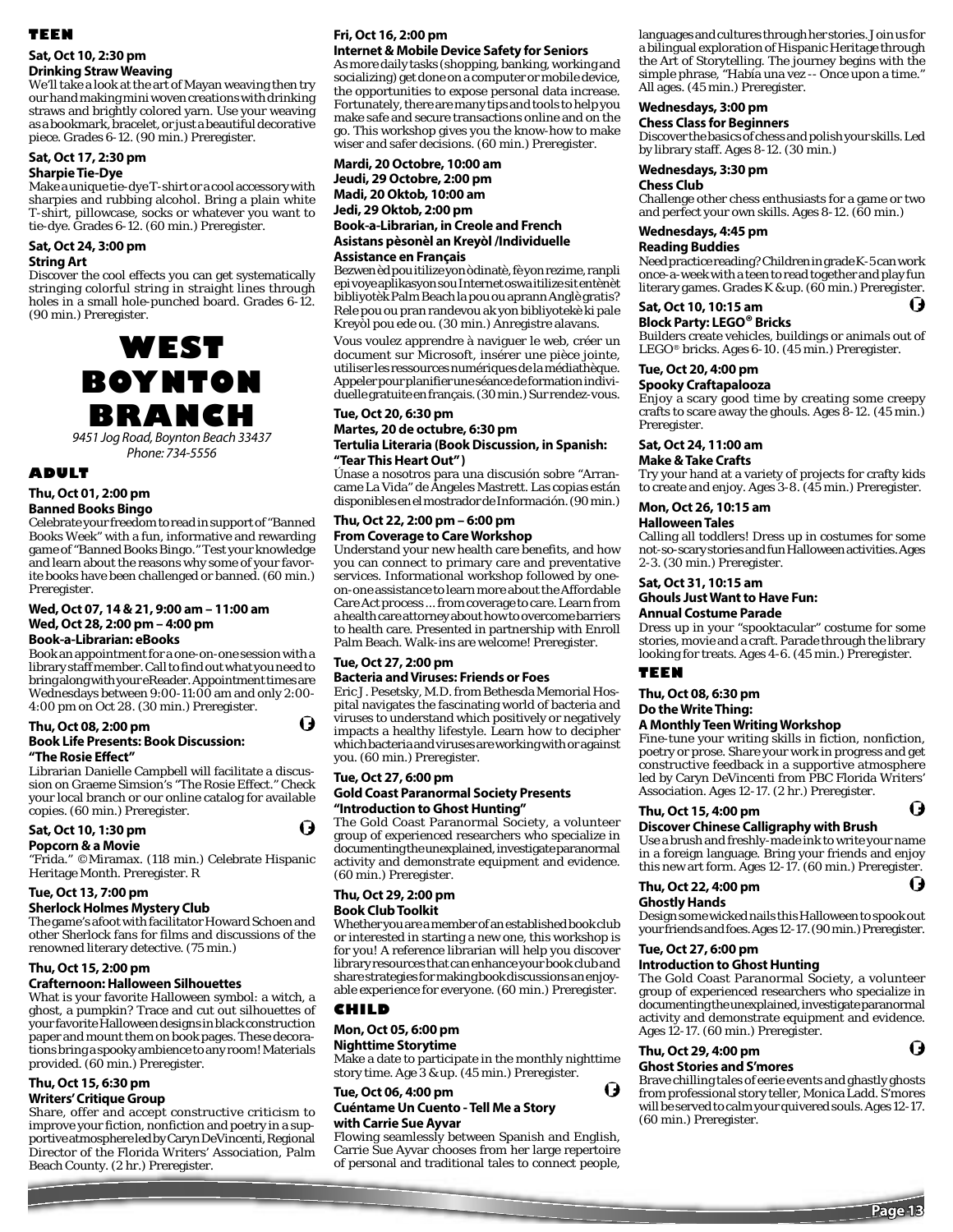## **Free Computer & Internet Classes**

**Classes are either Lecture (informational only) or Hands-on (using a computer). Some hands-on classes are also available in Basic, Intermediate or Advanced levels. eBook classes vary from branch to branch and from device to device – call for more information.**  Call the location of your choice early to preregister - classes fill up fast!

#### **Access - Basic (Hands-on)**

Learn how to use Microsoft Access to create a database for compiling and sorting data. Some computer experience is necessary. (60 min.) **Main Library**

Wed, Oct 21, 1:00 pm

#### **Browsers - Basic (Hands-on)**

A browser is the name for the software used to access the Internet. Learn the basics of using the Microsoft Internet Explorer browser. Some computer experience is necessary. (60 min.-2 hr.) **Greenacres Branch** Fri, Oct 02, 10:00 am **Gardens Branch** Wed, Oct 07, 10:30 am **West Boynton Branch** Thu, Oct 08, 9:00 am **Okeechobee Boulevard Branch**

Tue, Oct 13, 8:30 am **Royal Palm Beach Branch** Wed, Oct 14, 9:15 am

#### **Cloud Computing (Lecture)**

Learn about Google Drive and Microsoft OneDrive, free Web-based applications for creating documents, spreadsheets and more. (60 min.-2 hr.) **Royal Palm Beach Branch** Mon, Oct 19, 2:15 pm

#### **Computer Keyboard & Typing - Basic (Hands-on)**

Learn the basics about the keys on the computer keyboard and practice typing using online tutorials.  $(60 \text{ min.})$ **Main Library** Tue, Oct 06, 10:00 am

**Lantana Road Branch** Tue, Oct 13, 10:00 am

#### **Correo Electrónico Básico (Hands-on) (Email - Basic, in Spanish)**

Aprenda lo básico para crear y usar una cuenta de correo electrónico en esta conferencia que se dictará en español. (90 min.) Se requiere registrarse. **Main Library**

Miércoles, 28 de Octubre, 2:30 pm

#### **eBooks (Hands-on)**

Learn about the Library's eBook service, how to get eBooks, and what is needed to transfer an eBook to a reader. Bring your device (see what the various Branches are offering below) and your account information for assistance. (30 min.-2 hr.) **Okeechobee Boulevard Branch**

Wed, Oct 14, 3:30 pm (Kindle/iPad) **Belle Glade Branch** Thu, Oct 15, 2:00 pm **Greenacres Branch** Mon, Oct 26, 2:30 pm (Kindle) Thu, Oct 29, 10:00 am (Nook, iPad, Sony)

#### **Email - Advanced (Hands-on)**

Current email users will learn advanced functions like creating an address or contact list, moving messages to a folder, and sending attachments. Contact your Branch for class specifics. Email experience is necessary. (60 min.-2 hr.)

**Jupiter Branch** Thu, Oct 01, 9:30 am **Main Library** Thu, Oct 15, 9:30 am **Greenacres Branch** Thu, Oct 15, 10:00 am **Royal Palm Beach Branch** Wed, Oct 28, 9:15 am

#### **Email - Basic (Hands-on)**

Learn how to use free, web-based, email programs, such as Yahoo!, Gmail or Hotmail. Contact your Branch for class specifics. Some computer experience is necessary. (60 min.-2 hr.) **Clarence E. Anthony Branch**

Mon, Oct 05, 12:00 pm **Main Library** Thu, Oct 08, 9:30 am **Hagen Ranch Road Branch** Thu, Oct 08, 2:00 pm **Greenacres Branch** Wed, Oct 14, 10:00 am **Royal Palm Beach Branch** Wed, Oct 21, 9:15 am **Gardens Branch** Thu, Oct 22, 10:30 am **Jupiter Branch** Fri, Oct 23, 9:30 am

#### **Entwodiksyon a Microsoft Word (Hands-on) (Word Processing, in Creole)**

Apran koman pou w itilize Microsoft Word, pou ekri, ouvri, femen, dokiman, let, resume, epi koman pou fe chanjman nan yon dokiman epi konsevation etc. (60 min.) Anregistre alavans. **Lantana Road Branch** Samdi, 10 Oktob, 10:00 am

#### **Excel - Basic (Hands-on)**

Learn how to create a basic spreadsheet and make simple charts and graphs. Some computer experience is necessary. (60 min.) **West Boynton Branch** Thu, Oct 01, 9:00 am **Main Library** Wed, Oct 14, 1:00 pm

**Gardens Branch** Wed, Oct 28, 10:30 am **Jupiter Branch** Thu, Oct 29, 2:30 pm

#### **Excel - Intermediate (Hands-on)**

#### *Prerequisite: Excel - Basic*

Review the skills learned in Excel – Basics, and add formatting, advanced formulas and more. (2 hr.) **West Boynton Branch** Thu, Oct 29, 9:00 am

#### **Files - Basic (Hands-on)**

Learn how to create, name, move and organize files and folders on your computer. (60 min.-2 hr.) **Gardens Branch** Tue, Oct 27, 10:30 am

### **Hot Technology Topics (Lecture)**

An overview of the latest technologies including Digital Cameras, MP3 Players, Voice-Over-Internet, Blogs/ Twitter, Social Networking, Wikis and more. (2 hr.) **Jupiter Branch** Mon, Oct 19, 3:30 pm

#### **Image Editing Basic (Hands-on)**

Learn how to edit and manage photographs. Upload and edit images, add elements and text, and then save the modified images. This workshop requires some experience with computers. (90 min.) **Main Library** Tue, Oct 13, 10:00 am

#### **iMovie Básico (Hands-on) (iMovie - Basic, in Spanish)**

Apprenda como crear películas con el program de Apple iMovie. Los participantes aprenderán como editar un video, crear y editar música de fondo y poner todo junto en una película. (60 min.) Se requiere registrarse. **Main Library**

Jueves, 22 de Octubre, 10:00 am

#### **Internet - Basic (Hands-on)**

Learn how to use a Web Directory, search engines and other specialized search tools. (60-90 min.)

#### **Belle Glade Branch Wednesdays, 2:00 pm**

**Wellington Branch** Wed, Oct 07, 2:30 pm **Hagen Ranch Road Branch** Thu, Oct 08, 10:00 am

#### **Internet Básico (Hands-on)**

**(Internet - Beginning, in Spanish)**  Aprenda lo básico en esta clase de Internet para principiantes. (90 min.-2 hr.) Se requiere registrarse. **West Boca Branch** Sábado, 10 de Octubre, 10:30 am **Belle Glade Branch** Sábado, 17 de Octubre, 10:00 am **Main Library**

Jueves, 22 de Octubre, 2:30 pm

#### **Internet Tips & Tricks (Lecture)**

Learn how to use different Web search tools and helpful tips and tricks for using your browser. Some computer knowledge is necessary. (2 hr.) **Jupiter Branch** Mon, Oct 05, 3:30 pm

#### **iPad - Basic (Hands-on)**

Learn the basic features of your iPad like how to use the onscreen keyboard, browse the Internet for information, go directly to websites, close apps, and connect to Wi-Fi. Bring your own fully charged iPad. You will also need to know your Apple ID and password. For beginners. (60-90 min.)

**Hagen Ranch Road Branch** Thu, Oct 29, 2:00 pm **Wellington Branch** Thu, Oct 29, 6:30 pm

#### **iPad - Basic (Lecture)**

In this lecture, you'll learn about the basic features of an iPad. Discover how to use an onscreen keyboard, browse the Internet for information, go directly to websites, close apps, and connect to Wi-Fi. For beginners. (60-90 min.)

**Jupiter Branch**

Tue, Oct 06, 9:30 am **Tequesta Branch** Fri, Oct 30, 2:00 pm

#### **iPad - Basic, Part 2 (Lecture)**

*Prerequisite iPad - Basic.*  Learn more about the iPad. In this lecture, we'll cover apps and the Safari web browser. For beginners.  $(60-90 \text{ min.})$ **Jupiter Branch** Tue, Oct 13, 9:30 am

## **iPad - Basic, Part 3: Beyond the Basics (Lecture)**

#### *Prerequisite: iPad - Basic, Lecture Part 1, 2.*

Once you have mastered the basics of using your iPad, learn about some lesser known, but equally important apps. In this class we'll learn about other pre-installed apps like: Notes, Calendar, Map, Clock, and learn some fun iPad tips. (60-90 min.) **Jupiter Branch**

Tue, Oct 20, 9:30 am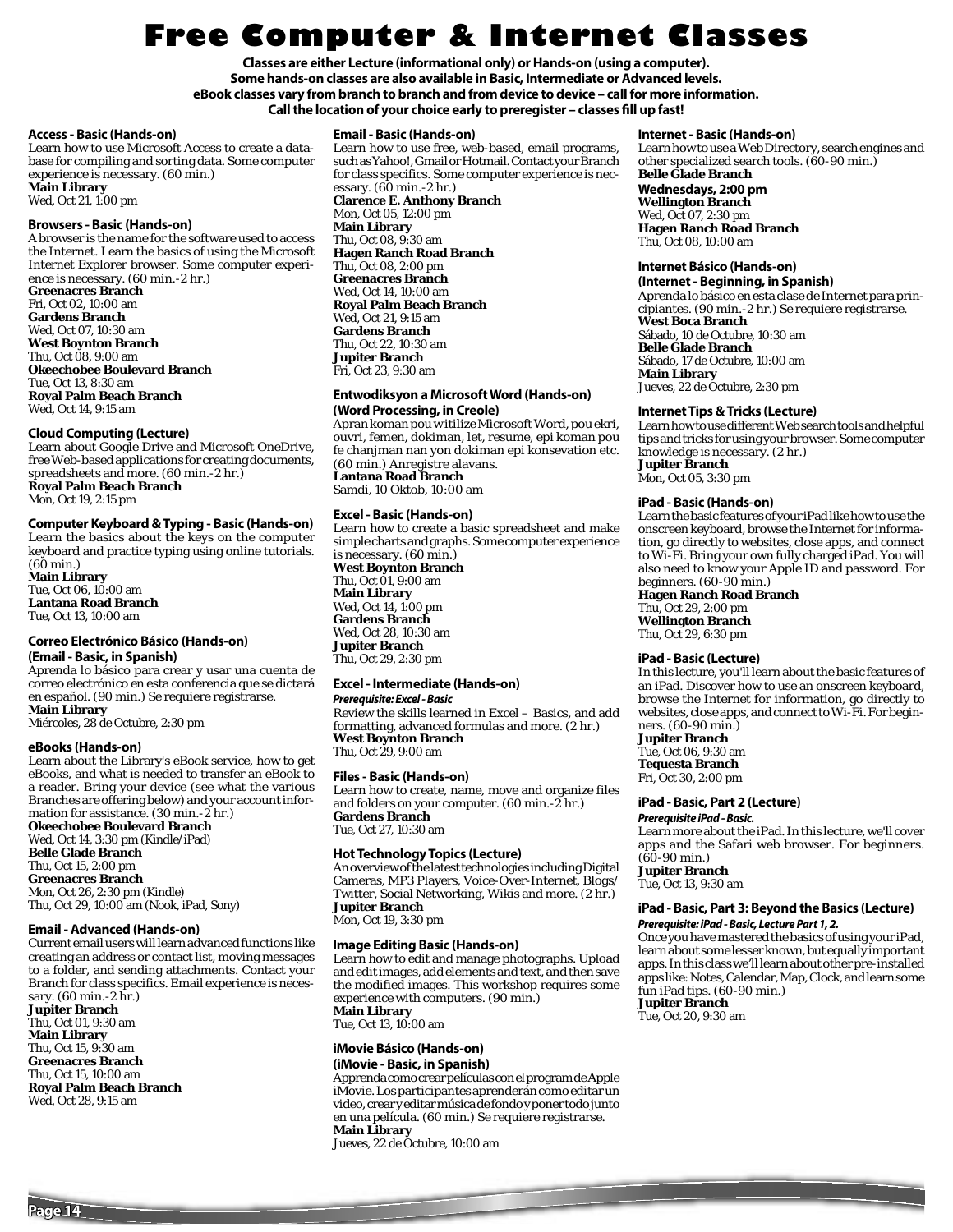#### **iPad Intermediate: Photos (Hands-on)**

*Prerequisite: Understanding of basic iPad operation.*  Learn the difference between Camera Roll, Albums and Photo Streams. Edit, crop and add interesting effects to your pictures. Explore Fotor and Adobe Photoshop Express, two free apps you can download to your iPad or smartphone. Learn to share your creations by uploading to Instagram, email or text. Bring your Apple ID and password. Have your iPad fully charged. (90 min.)

**Jupiter Branch** Wed, Oct 21, 9:30 am

#### **Mousing (Hands-on)**

Practice using a mouse in a self-paced setting. For beginners. (60 min.) **Greenacres Branch** Thu, Oct 01, 10:00 am **Lantana Road Branch** Thu, Oct 01, 10:00 am **Hagen Ranch Road Branch** Mon, Oct 05, 9:30 am or 11:00 am **Okeechobee Boulevard Branch** Tue, Oct 06, 8:30 am **Gardens Branch** Tue, Oct 06, 10:30 am **Royal Palm Beach Branch** Wed, Oct 07, 9:15 am

#### **Photoshop Elements (Hands-on)**

Discover how to use Adobe Photoshop Elements to edit images. You'll learn about Photoshop layers, how to resize and retouch photos, and how to add special effects to your images. (60 min.)

**Main Library** Tue, Oct 20 & 27, 10:00 am

#### **PowerPoint - Basic (Hands-on)**

Learn to compose slides and to add eye-catching effects to your presentations. (60 min.) **Greenacres Branch**

Mon, Oct 05, 2:30 pm **Main Library** Wed, Oct 14, 9:30 am **Jupiter Branch** Thu, Oct 15, 9:30 am **Gardens Branch** Tue, Oct 20, 10:30 am **Lantana Road Branch** Tue, Oct 27, 10:00 am

#### **PowerPoint - Intermediate (Hands-on)**

#### *Prerequisite: PowerPoint - Basic*

Expand on the basics to learn design themes, changing color themes, custom animation, automatic advancement, and adding sound. (60 min.-2 hr.) **West Boynton Branch** Thu, Oct 15, 9:00 am **Wellington Branch**

Wed, Oct 21, 6:30 pm

#### **PowerPoint en Español (Hands-on) (Powerpoint, in Spanish)**

Programa para presentaciones. (90 min.-2 hr.) Se requiere registrarse. **Greenacres Branch** Wed, Oct 21, 2:30 pm **Main Library** Thu, Oct 29, 10:00 am

#### **Procesamiento de Textos (Hands-on) (Word Processing, in Spanish)**

Aprenda cómo utilizar el procesador de textos para redactar documentos. (90 min.-2 hr.) Se requiere registrarse. **Greenacres Branch**

Wed, Oct 07, 2:30 pm **Main Library** Wed, Oct 07, 2:30 pm

#### **Publisher - Basic (Hands-on)**

#### *Prerequisite: Word Processing - Basic* Learn how to create and personalize a wide range of professional-quality publications using Microsoft

Publisher. (60 min.- 2 hr.) **Jupiter Branch** Thu, Oct 08, 2:30 pm

#### **Résumé Basics An Kreyol (Hands-on)**

Vini aprann teknik ki pou ede ou kreye yon pi bon rézimé (60 minit). Rejistre an avans. **Lantana Road Branch** Jedi, 29 Oktob, 1:00 pm

#### **Savvy Online Shopping (Lecture)**

Learn important issues relating to online shopping, including finding product reviews, comparison shopping, and ordering items through the Internet. Some computer knowledge is necessary. (60-75 min.) **Main Library** Wed, Oct 14, 2:30 pm

## **Search Tools (Hands-on)**

*Prerequisite: Internet - Beginning* Learn how to use search engines, web directories and meta-search engines to find information on the Internet. (60 min.) **Greenacres Branch** Tue, Oct 06, 6:00 pm **Gardens Branch** Thu, Oct 29, 10:30 am

#### **Social Networking (Hands-on)**

#### *Prerequisite: An email account and basic typing skills are required for this class.*

Learn how to get started with social networking, from posting to locating people with similar interests. (60 min.)

**Wellington Branch** Mon, Oct 26, 6:30 pm

#### **Windows - Basic (Hands-on)**

Learn the basics of moving around in the Windows environment and practice using a mouse. (60 min.) **Lantana Road Branch** Thu, Oct 15, 10:00 am **West Boynton Branch** Thu, Oct 22, 9:00 am

#### **Windows 10 - Basic (Lecture)**

This class is designed for prospective and current Windows 10 users. Learn about the Windows 10 expanded start menu, the Microsoft Edge browser, the new Windows Store and the Cortana digital assistant. There will also be instructions on how to upgrade from earlier operating systems. (60 min.-2 hr.)

**West Boynton Branch**

Tue, Oct 06, 2:00 pm

#### **Windows 8 Introduction - (Lecture)**

This class is designed for students that are new to Windows 8. Learn to navigate the new Operating System and see how Windows has changed, take a tour of the Start screen and experiment with Live tiles and the Charm Bar. You will also learn how to shut down the computer. (60 min.-2 hr.)

**Jupiter Branch**

Fri, Oct 16, 9:30 am

#### **Word Processing - Basic (Hands-on)**

Learn the basics of using Microsoft Word to create and edit documents. Some computer experience is necessary. (60 min.-2 hr.)

**Royal Palm Beach Branch** Tue, Oct 13, 9:15 am **Gardens Branch** Wed, Oct 14, 10:30 am **Main Library** Thu, Oct 15, 2:00 pm **Lantana Road Branch** Tue, Oct 20, 10:00 am **Okeechobee Boulevard Branch** Tue, Oct 20, 3:00 pm **Greenacres Branch** Wed, Oct 28, 2:30 pm **Jupiter Branch** Wed, Oct 28, 2:30 pm

#### **Word Processing - Intermediate (Hands-on)**

*Prerequisite: Word Processing - Basic* Build on the basics to learn more features to customize documents. Contact your Branch for class specifics. (60 min.-2 hr.) **Gardens Branch** Wed, Oct 21, 10:30 am **Lantana Road Branch** Thu, Oct 22, 10:00 am **Main Library** Thu, Oct 22, 10:00 am **Royal Palm Beach Branch** Tue, Oct 27, 9:15 am

| <b>Library Hours</b>                   |                                              | <b>Phone</b> # | <b>Sun</b>               | <b>Mon</b>          | <b>Tue</b>          | Wed      | <b>Thu</b> | Fri      | <b>Sat</b> |
|----------------------------------------|----------------------------------------------|----------------|--------------------------|---------------------|---------------------|----------|------------|----------|------------|
| Main Library                           | 3650 Summit Boulevard, WPB 33406             | 233-2600       | $12 - 5$                 | $9 - 9$             | $9 - 9$             | $9 - 9$  | $9 - 9$    | $9 - 6$  | $9 - 5$    |
| Acreage Branch                         | 15801 Orange Blvd., Loxahatchee 33470        | 681-4100       | $12 - 5$                 | $10 - 9$            | $10 - 9$            | $10 - 9$ | $10 - 9$   | $10 - 6$ | $10 - 5$   |
| <b>Belle Glade Branch</b>              | 725 NW 4th Street, Belle Glade 33430         | 996-3453       | Closed                   | $10 - 8$            | $10 - 8$            | $10 - 8$ | $10 - 5$   | $10 - 5$ | $10 - 5$   |
| Clarence E. Anthony Branch             | 375 S.W. 2nd Avenue, South Bay 33493         | 992-8393       | Closed                   | $11 - 7$            | $9 - 5$             | $11 - 7$ | $9 - 5$    | $9 - 5$  | $9 - 5$    |
| Gardens Branch                         | 11303 Campus Drive, Palm Beach Gardens 33410 | 626-6133       | $12 - 5$                 | $10 - 9$            | $10 - 9$            | $10 - 9$ | $10 - 9$   | $10 - 6$ | $10 - 5$   |
| <b>Glades Road Branch</b>              | 20701 95th Avenue South, Boca Raton 33434    | 482-4554       | Closed                   | $10 - 8$            | $10 - 8$            | $10 - 8$ | $10 - 6$   | $10 - 6$ | $10 - 5$   |
| Greenacres Branch                      | 3750 Jog Road, Greenacres 33467              | 641-9100       | Closed                   | $10 - 8$            | $10 - 8$            | $10 - 6$ | $10 - 6$   | $10 - 6$ | $10 - 5$   |
| Hagen Ranch Road Branch                | 14350 Hagen Ranch Road, Delray Beach 33446   | 894-7500       | $12 - 5$                 | $9 - 8$             | $9 - 8$             | $9 - 8$  | $9 - 6$    | $9 - 6$  | $9 - 5$    |
| Jupiter Branch                         | 705 Military Trail, Jupiter 33458            | 744-2301       | $12 - 5$                 | $9 - 8$             | $9 - 8$             | $9 - 8$  | $9 - 8$    | $9 - 6$  | $9 - 5$    |
| Lantana Road Branch                    | 4020 Lantana Road, Lake Worth 33462          | 304-4500       | $12 - 5$                 | $10 - 9$            | $10 - 9$            | $10 - 9$ | $10 - 9$   | $10 - 6$ | $10 - 5$   |
| Loula V. York Branch                   | 525 Bacom Point Road, Pahokee 33476          | 924-5928       | Closed                   | $11 - 7$            | $9 - 5$             | $11 - 7$ | $9 - 5$    | $9 - 5$  | $9 - 5$    |
| Okeechobee Blvd. Branch                | 5689 Okeechobee Boulevard, WPB 33417         | 233-1880       | Closed                   | $10 - 8$            | $10 - 8$            | $10 - 8$ | $10 - 6$   | $10 - 6$ | $10 - 5$   |
| Royal Palm Beach Branch                | 500 Civic Center Way, RPB 33411              | 790-6030       | Closed                   | $9 - 8$             | $9 - 8$             | $9 - 8$  | $9 - 6$    | $9 - 6$  | $9 - 5$    |
| Tequesta Branch                        | 461 Old Dixie Highway North, Tequesta 33469  | 746-5970       | <b>Closed</b>            | $10 - 8$            | $10 - 8$            | $10 - 8$ | $10 - 5$   | $10 - 5$ | $10 - 5$   |
| <b>Wellington Branch</b>               | 1951 Royal Fern Drive, Wellington 33414      | 790-6070       | $12 - 5$                 | $10 - 9$            | $10 - 9$            | $10 - 9$ | $10 - 9$   | $10 - 6$ | $10 - 5$   |
| West Boca Branch                       | 18685 State Road 7, Boca Raton 33498         | 470-1600       | $12 - 5$                 | $10 - 9$            | $10 - 9$            | $10 - 9$ | $10 - 9$   | $10 - 6$ | $10 - 5$   |
| West Boynton Branch                    | 9451 Jog Road, Boynton Beach 33437           | 734-5556       | $12 - 5$                 | $10 - 9$            | $10 - 9$            | $10 - 9$ | $10 - 9$   | $10 - 6$ | $10 - 5$   |
| Talking Books/Books-by-Mail/Bookmobile |                                              |                | Toll Free (888) 780-5151 |                     | TDD: (800) 382-0775 |          |            |          |            |
| <b>Adult Literacy</b>                  | 14350 Hagen Ranch Road, Delray Beach 33446   | 894-7510       |                          | By Appointment Only |                     |          |            |          |            |